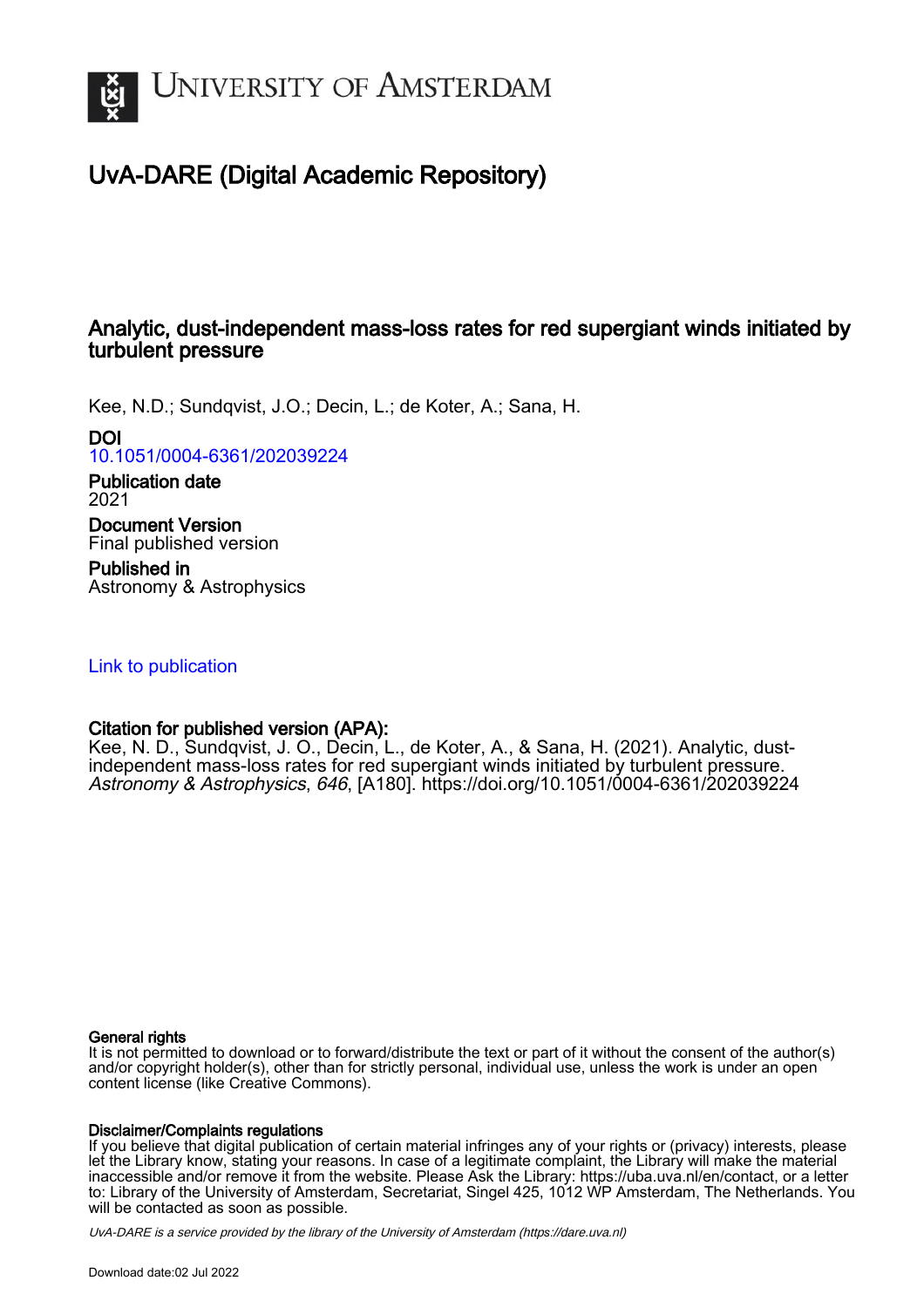# **Analytic, dust-independent mass-loss rates for red supergiant winds initiated by turbulent pressure**

N. D. Kee<sup>[1](#page-1-0)</sup>, J. O. Sundqvist<sup>1</sup>, L. Decin<sup>1</sup>, A. de Koter<sup>1[,2](#page-1-1)</sup>, and H. Sana<sup>1</sup>

<span id="page-1-0"></span><sup>1</sup> Institute of Astronomy, KU Leuven, Celestijnenlaan 200D, 3001 Leuven, Belgium

e-mail: [dylan.kee@kuleuven.be](mailto:dylan.kee@kuleuven.be)

<span id="page-1-1"></span><sup>2</sup> Anton Pannekoek Institute, University of Amsterdam, Science Park 904, 1098XH Amsterdam, The Netherlands

Received 20 August 2020 / Accepted 19 December 2020

#### **ABSTRACT**

*Context.* Red supergiants are observed to undergo vigorous mass loss. However, to date, no theoretical model has succeeded in explaining the origins of these objects' winds. This strongly limits our understanding of red supergiant evolution and Type II-P and II-L supernova progenitor properties.

*Aims.* We examine the role that vigorous atmospheric turbulence may play in initiating and determining the mass-loss rates of red supergiant stars.

*Methods.* We analytically and numerically solve the equations of conservation of mass and momentum, which we later couple to an atmospheric temperature structure, to obtain theoretically motivated mass-loss rates. We then compare these to state-of-the-art empirical mass-loss rate scaling formulae as well as observationally inferred mass-loss rates of red supergiants.

*Results.* We find that the pressure due to the characteristic turbulent velocities inferred for red supergiants is sufficient to explain the mass-loss rates of these objects in the absence of the normally employed opacity from circumstellar dust. Motivated by this initial success, we provide a first theoretical and fully analytic mass-loss rate prescription for red supergiants. We conclude by highlighting some intriguing possible implications of these rates for future studies of stellar evolution, especially in light of the lack of a direct dependence on metallicity.

**Key words.** stars: mass-loss – stars: winds, outflows – stars: massive – supergiants – turbulence

## **1. Introduction**

The lack of a satisfactory theory explaining the strong,  $>10^{-7}$   $M_{\odot}$  yr<sup>-1</sup>, mass loss for evolved massive stars on the red superviant branch has been a long-standing problem in our red supergiant branch has been a long-standing problem in our understanding of these objects (see [Levesque](#page-11-0) [2017,](#page-11-0) for a recent discussion of this and other current puzzles in studying red supergiants). While this considerable gap in our knowledge has been patched over somewhat by empirical rates and scaling formulae (see, e.g., [Mauron & Josselin](#page-11-1) [2011,](#page-11-1) for a review), the overall disagreement between any given two of these leaves those attempting to model red supergiants directly, or attempting to model stellar evolution including or approaching this phase, with a rather untenable problem. Namely, one must somehow distinguish and select between rates that may differ from each other by as much as four orders of magnitude in some parts of the parameter space without a general understanding of the underlying process that determines this mass loss.

In order to understand why theories generally struggle so much in this region, it is important to highlight some general features of previous modeling attempts. In analogy to the lowermass asymptotic giant branch (AGB) stars, it has generally been assumed that the primary driving mechanism of red supergiant winds is radiation pressure on dust grains (see, e.g., [Höfner &](#page-11-2) [Olofsson](#page-11-2) [2018,](#page-11-2) for a review). For AGB stars, pulsations provide an atmospheric piston levitating material off the stellar surface and up to a region where the temperature has dropped far enough to allow dust to condense (e.g., [Bladh & Höfner](#page-11-3) [2012;](#page-11-3) [Bladh et al.](#page-11-4) [2013\)](#page-11-4). However, as dust nucleation is also a density-dependent process, it is essential not only that material reaches this region but that enough material is levitated to make the dust formation efficient. Due to both the lower pulsational amplitudes inferred for red supergiants (e.g., [Wood et al.](#page-11-5) [1983\)](#page-11-5) and their higher effective temperatures relative to AGB stars, applying similar models to red supergiants thus requires gas to reach a greater height in comparison to the stellar radius, while less material is expected to be levitated in the first place. This implies a strongly decreased efficiency of dust condensation. Modeling attempts have been generally unsuccessful in generating the atmospheric extensions of red supergiants necessary to put enough material at the dust sublimation front to recover the observed mass-loss rates of red supergiants (e.g., [Arroyo-Torres](#page-11-6) [et al.](#page-11-6) [2015\)](#page-11-6).

An alternative suggestion has been that pulsational motions might be accompanied or replaced by significant atmospheric turbulence (e.g., [Gustafsson & Plez](#page-11-7) [1992;](#page-11-7) [Josselin & Plez](#page-11-8) [2007\)](#page-11-8), and that this turbulence might be seeded by the vigorous convection expected in the atmospheres of red supergiants (see [Freytag](#page-11-9) [et al.](#page-11-9) [2012,](#page-11-9) for a theoretical treatment of convection in red supergiant envelopes). At the moment, these convection simulations produce only modestly extended atmospheres compared to what is inferred from observations (e.g., [Arroyo-Torres et al.](#page-11-6) [2015\)](#page-11-6). Nevertheless, observations of red supergiants do suggest that the outer layers of these stars are indeed very turbulent (e.g., [Josselin](#page-11-8) [& Plez](#page-11-8) [2007;](#page-11-8) [Ohnaka et al.](#page-11-10) [2017\)](#page-11-10).

Therefore, inspired by the work of [Gustafsson & Plez](#page-11-7) [\(1992\)](#page-11-7) and [Josselin & Plez](#page-11-8) [\(2007\)](#page-11-8), we here undertake the derivation of an analytic, theoretical mass-loss rate that focuses on these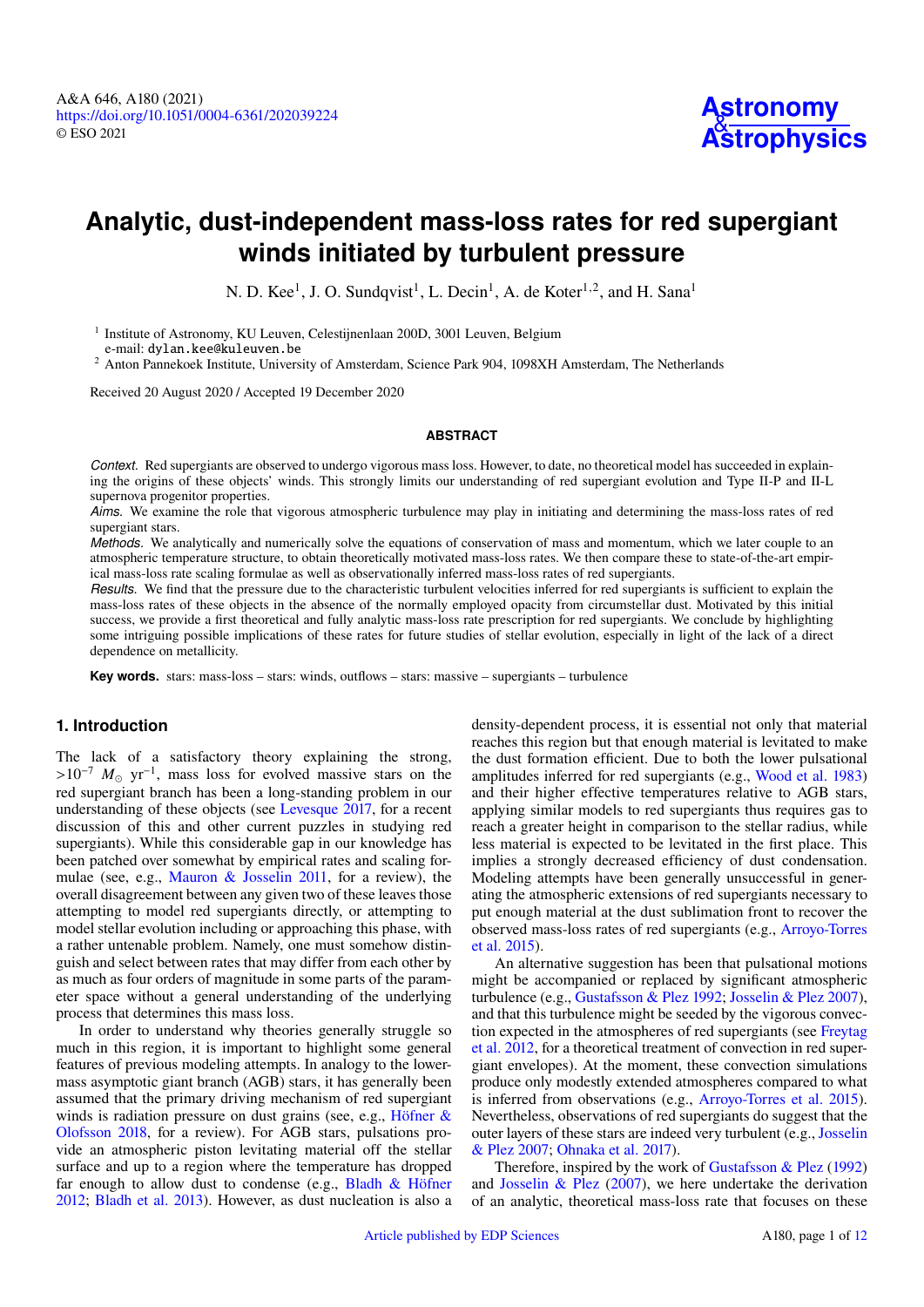observed turbulent velocities present in the atmospheres of red supergiants. Doing so, we find that the inferred turbulent motions are, alone, sufficient to explain the mass-loss rates of red supergiants even in absence of any dust opacity. This model then can be seen as a turbulent pressure driven extension of the classical thermal pressure driven Parker wind [\(Parker](#page-11-11) [1958\)](#page-11-11). In contrast to the solar wind and other applications of this theory (for instance the "warm wind" model, [Hearn](#page-11-12) [1975;](#page-11-12) [Rogerson & Lamers](#page-11-13) [1975\)](#page-11-13), however, the total sound and turbulent speed can be much lower due to the lower surface gravity of red supergiants. In Sect. [2](#page-2-0) we lay out the basic formalism for this model in an isothermal set-up, under which the mass-loss rate is fully analytic. By imposing a temperature structure, we then extend the model in Sect. [3](#page-5-0) by iteratively solving the relevent equations to converge to non-isothermal mass-loss rates. We further fit over the difference between the isothermal and non-isothermal mass-loss rates to provide a theoretically motivated mass loss rate as an analytic function of stellar parameters and turbulent velocity. In Sect. [4](#page-7-0) we review some of the currently used empirical mass-loss rate prescriptions for red supergiants and compare our theoretical rate to these, as well as to the sample of observed red supergiants from [Josselin & Plez](#page-11-8)  $(2007)$  and the observations of Antares by [Ohnaka et al.](#page-11-10) [\(2017\)](#page-11-10). Finally, we discuss some future directions for this model in Sect. [5.](#page-9-0)

# <span id="page-2-0"></span>**2. Analytic mass-loss rate from levitation of an isothermal atmosphere**

#### <span id="page-2-8"></span>*2.1. Derivation of the mass-loss rate*

To begin, we first consider the relevant equations that must be satisfied at all points in an isothermal flow, namely conservation of mass and momentum. For a purely radial, spherically symmetric outflow in a steady state these are

$$
v\frac{\partial \rho}{\partial r} + \rho \frac{\partial v}{\partial r} + \frac{2\rho v}{r} = 0
$$
  
\n
$$
\frac{\partial v}{\partial r} + \frac{2\rho v}{r} = 0
$$
 (1)

$$
v\frac{\partial v}{\partial r} = -\frac{1}{\rho}\frac{\partial P}{\partial r} - \frac{GM_*}{r^2},\tag{2}
$$

expressed in terms of radial velocity v, density  $\rho$ , and total pressure *P* as functions of spherical radius *r*, as well as stellar mass *M*<sup>∗</sup> and gravitational constant *G*.

As is done in standard static model atmosphere computations (see, e.g., [Gustafsson et al.](#page-11-14) [2008;](#page-11-14) their Sect. 3) pressure is expressed as the sum of thermal pressure  $P_{\text{therm}} = \rho c_s^2$ , turbu-<br>lent pressure  $P_{\text{max}} = \rho v^2$ , and radiation pressure  $P_{\text{max}}$  where the lent pressure  $P_{\text{turb}} = \rho v_{\text{turb}}^2$ , and radiation pressure  $P_{\text{rad}}$  where the characteristic velocities of the first two are respectively the sound characteristic velocities of the first two are respectively the sound speed  $c_s$  and the turbulent speed  $v_{\text{turb}}$ . As concerns the radial component of radiation pressure gradient, we associate this with the acceleration  $g_{\text{rad}}$  such that

<span id="page-2-11"></span>
$$
-\frac{1}{\rho}\frac{\partial P_{\text{rad}}}{\partial r} = g_{\text{rad}} = \frac{\kappa F_r}{c} = \frac{\kappa L_*}{4\pi r^2 c} = \Gamma \frac{GM_*}{r^2},\tag{3}
$$

with  $c$  the speed of light,  $\kappa$  the flux weighted mean opacity  $[\text{cm}^2 \text{ g}^{-1}]$ , and  $F_r$  the radial component of the flux, related to the stellar luminosity *L*<sub>∗</sub> as  $F_r = L_*/(4\pi r^2)$ . The final equality further introduces the Eddington factor  $\Gamma = \kappa L_*/(4\pi GM_c c)$ . Explicitly introduces the Eddington factor  $\Gamma = \kappa L_*/(4\pi G M_* c)$ . Explicitly replacing pressure with this combination and substituting Eq. [\(1\)](#page-2-1) into Eq. [\(2\)](#page-2-2) to eliminate density gradient terms, we find

$$
v \left( 1 - \frac{c_s^2 + v_{\text{turb}}^2}{v^2} \right) \frac{\partial v}{\partial r} = \frac{2 \left( c_s^2 + v_{\text{turb}}^2 \right)}{r} - \frac{GM_* \left( 1 - \Gamma \right)}{r^2},\tag{4}
$$

where we have assumed that  $v_{\text{turb}}$  is constant. We discuss this approximation further below.

We note that Eq. [\(4\)](#page-2-3) is the same equation as is solved for an isothermal, pressure driven Parker wind [\(Parker](#page-11-11) [1958\)](#page-11-11), only now with a modified "effective sound speed",  $c_{s,eff} \equiv \sqrt{c_s^2 + v_{turb}^2}$ . At the location where the flow velocity reaches this effective sound speed the left side of Eq. [\(4\)](#page-2-3) goes to zero, and therefore the right side must also go to zero. Solving for this criteria yields that the location of this critical point in the wind outflow is given by a modified Parker radius,

<span id="page-2-10"></span>
$$
R_{\text{p,mod}} = \frac{G M_{*} (1 - \Gamma)}{2 (c_{s}^{2} + v_{\text{turb}}^{2})}.
$$
\n(5)

This then suggests that the problem of wind acceleration here can be envisioned to consist of two parts. First, a low-speed near "levitation" of material to this modified Parker radius at which  $v = c_{\text{self}}$ , and, second, a subsequent acceleration of the material to infinity.

Below the modified Parker radius the contribution of the advection term (v  $\partial v/\partial r$ ) in Eq. [\(2\)](#page-2-2) is almost negligible so that the equation reduces to the standard equation for hydrostatic equilibrium,

<span id="page-2-4"></span>
$$
\frac{1}{\rho} \frac{\partial \rho}{\partial r} = -\frac{G M_* (1 - \Gamma)}{(c_s^2 + v_{\text{turb}}^2) r^2}.
$$
\n
$$
(6)
$$

Typically, the Eddington factor and, as alluded to above, the turbulent speed may be expected to vary in radius. However, under the assumption that this variation is only mild, we may replace the exact expression  $Γ(r)$  with Γ and, as already done in Eq. [\(4\)](#page-2-3),  $v_{\text{turb}}(r)$  with  $v_{\text{turb}}$ . These representative constant values of  $\Gamma$  and  $v_{\text{turb}}$  then in general would designate some appropriate spatial means (see also the discussion in [Gustafsson et al.](#page-11-14) [2008\)](#page-11-14). Then Eq. [\(6\)](#page-2-4) can be integrated analytically from the stellar radius  $R_*$  to an arbitrary radius  $r \le R_{p,\text{mod}}$  using the boundary value definition  $\rho_* \equiv \rho(R_*)$  to give

<span id="page-2-5"></span><span id="page-2-2"></span><span id="page-2-1"></span>
$$
\rho(r) = \rho_* \exp\left[-\frac{R_*}{H}\left(1 - \frac{R_*}{r}\right)\right],\tag{7}
$$

<span id="page-2-7"></span>where we have made the substitution

$$
\frac{H}{R_*} \equiv \frac{R_* (c_s^2 + v_{\text{turb}}^2)}{G M_* (1 - \Gamma)} = 2 \frac{c_s^2 + v_{\text{turb}}^2}{v_{\text{esc,eff}}^2} = \frac{1}{2} \frac{R_*}{R_{p,\text{mod}}}.
$$
\n(8)

Here  $v_{\text{esc,eff}} \equiv \sqrt{GM_*(1-\Gamma)/R_*}$  denotes the escape speed from  $P$ , with  $\sqrt{1-\Gamma}$  accounting for the reduction in affective gravity **Properties**  $v_{\text{esc,eff}} = \sqrt{GM_*(1-1)/K_*}$  denotes the escape speed from  $R_*$  with  $\sqrt{1-\Gamma}$  accounting for the reduction in effective gravity due to radiative acceleration.

In order to determine the value of  $\rho_*$ , we make use of the definition of the stellar radius in optical depth space,  $\tau(R_*) = 2/3$ , from a spherical extension of the classical planar gray model atmosphere [\(Lucy](#page-11-15) [1971;](#page-11-15) and see further Sect. [3\)](#page-5-0). Within this model, one defines a "spherically modified" optical depth scale as

<span id="page-2-6"></span>
$$
\tau(r) \equiv \int_{r}^{\infty} \kappa \rho \left(\frac{R_{*}}{r}\right)^{2} dr, \tag{9}
$$

<span id="page-2-9"></span><span id="page-2-3"></span>and, as such,

$$
\kappa \int_{R_*}^{\infty} \rho(r) \left(\frac{R_*}{r}\right)^2 dr = \frac{2}{3},\qquad(10)
$$

A180, page 2 of [12](#page-12-0)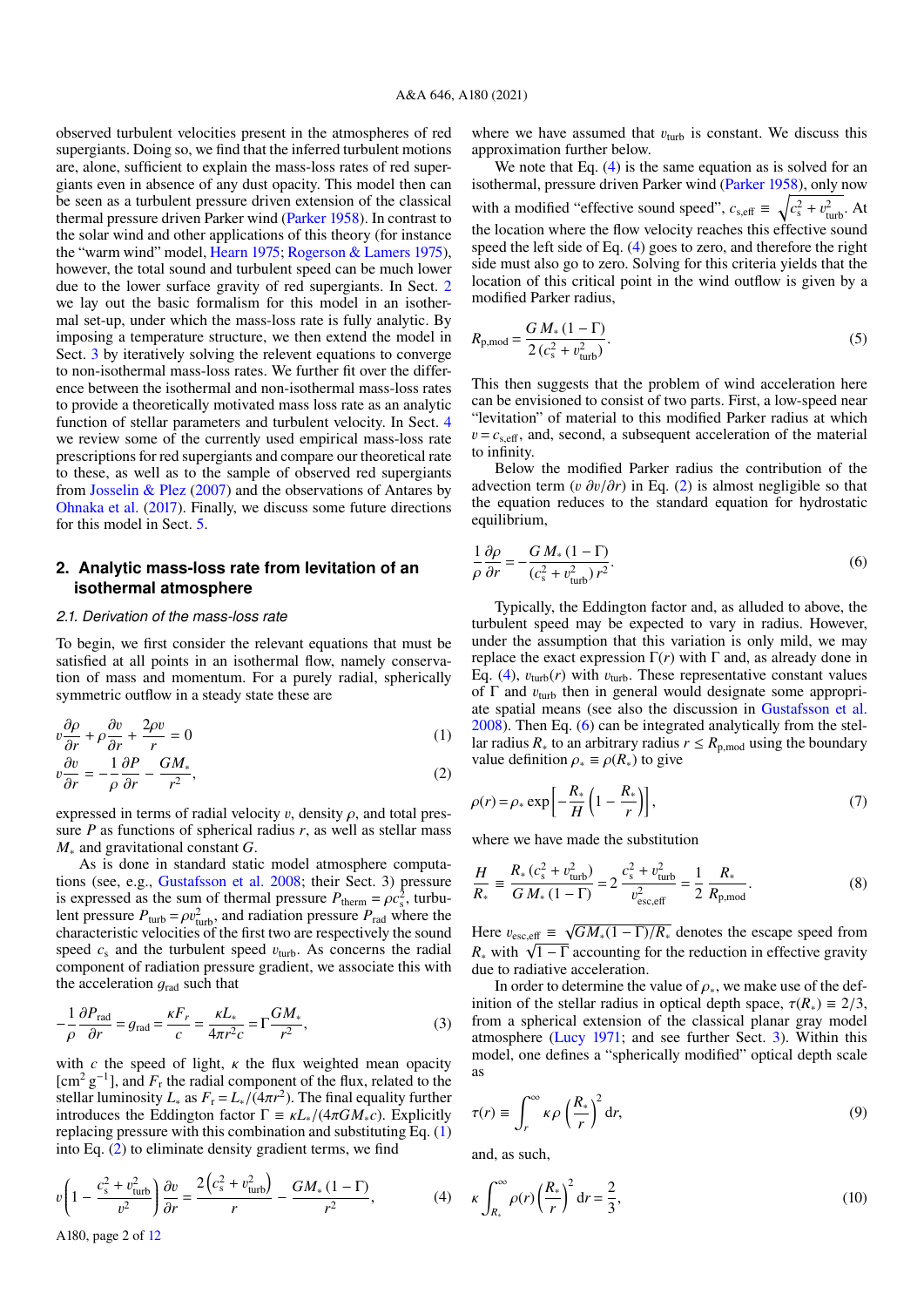

<span id="page-3-0"></span>[Fig. 1.](http://dexter.edpsciences.org/applet.php?DOI=10.1051/0004-6361/202039224&pdf_id=0) Optical depth calculated inward to r. Note that most of the optical depth is accumulated within a stellar radius of the star.

where we have again used the above approximation that  $\Gamma$ , and therefore  $\kappa$ , is independent of radius. Inserting the hydrostatic density profile from Eq. [\(7\)](#page-2-5) into Eq. [\(9\)](#page-2-6) yields an analytic value of  $\rho_*,$ 

<span id="page-3-1"></span>
$$
\rho_* = \frac{2}{3 \kappa H} \left[ 1 - \exp\left(-\frac{R_*}{H}\right) \right]^{-1} . \tag{11}
$$

Before combining the above terms to derive a turbulent pressure driven mass-loss rate, it is important to examine a few of the assumptions that went into the derivation. First, we consider the approximation that the advection term is negligible for  $r < R_{p,\text{mod}}$ . If we relax this approximation, we find that integrating Eq. [\(2\)](#page-2-2) from  $R_*$  to an arbitrary radius  $r$  gives

$$
\log\left(\frac{\rho(r)}{\rho_*}\right) = -\frac{R_*}{H}\left(1 - \frac{R_*}{r}\right) - \frac{1}{2\left(c_s^2 + v_{\text{turb}}^2\right)} \int_{R_*}^r \frac{\partial v^2}{\partial r} dr. \tag{12}
$$

While in general solving this equation at an arbitrary radius requires numerical integration, the integration from  $R_*$  to  $R_{p,\text{mod}}$ remains analytic as  $v(R_*)^2/(c_s^2 + v_{\text{turb}}^2) \approx 0$  and  $v(R_{p,\text{mod}})^2/(c_s^2 + v_{\text{turb}}^2) = 1$ . Comparing  $o(R_*)$  computed with and without the  $\frac{v_{\text{turb}}}{v_{\text{turb}}}$  advection term shows that including this term reduces the den $t_{\text{turb}}^2$ ) ≡ 1. Comparing  $\rho(R_{p,\text{mod}})$  computed with and without the dvection term shows that including this term reduces the density at the modified Parker radius by a constant factor  $exp(-1/2)$ . As this reduction is analytic and constant, we therefore include it in all calculations for the remainder of this section.

Related to this change in density, it is also important to examine whether the optical depth, and as such the base density  $\rho_*$ , is significantly impacted by the inclusion of the advection term or by a radial profile in the opacity. To test this we plot  $\tau(r/R_*)$ computed from the hydrostatic density structure with a constant opacity in Fig. [1,](#page-3-0) assuming that  $H/R_* = 0.07$ , a characteristic value for a red supergiant atmosphere. We note here, from exam-ining Eqs. [\(7\)](#page-2-5), [\(9\)](#page-2-6), and [\(11\)](#page-3-1), that  $\tau(r/R_*)$  only depends on this chosen  $H/R_*$  as the definition of  $\tau(1) = 2/3$  results in  $\kappa$  in Eqs. [\(9\)](#page-2-6) and [\(11\)](#page-3-1) cancelling. As expected, almost all of the optical depth is accumulated within only a few scale heights of the stellar surface, here within about half a stellar radius of *R*∗. This is well away from the modified Parker radius, here ∼7*R*∗, and therefore the optical depth used to define the stellar radius and  $\rho_*$  is all accumulated in a region where the advection term is indeed negligible. Similarly, this means that  $\kappa$  and  $(v_{\text{turb}}^2 + c_s^2)$  only need to be constant over this same small spatial extent in order for  $\alpha$ , to be constant over this same small spatial extent in order for  $\rho_*$  to be unaffected by any variations they may have. Section [3](#page-5-0) will revisit the implications of allowing  $c<sub>s</sub>$  to take on a realistic radial profile.

Finally, to turn the terms derived thus far into a massloss rate, we note that Eq. [\(1\)](#page-2-1) is equivalent to the constraint  $\rho v r^2$  = const.; the total mass-loss rate is this conserved quantity integrated over all solid angle.  $\dot{M} \equiv 4\pi \omega v r^2$ . Further, as this tity integrated over all solid angle,  $\dot{M} \equiv 4\pi \rho v r^2$ . Further, as this quantity is independent of radius we can simply take its value at quantity is independent of radius, we can simply take its value at the modified Parker radius

<span id="page-3-2"></span>
$$
\dot{M} = 4 \pi \rho (R_{p,\text{mod}}) \sqrt{c_s^2 + v_{\text{turb}}^2} R_{p,\text{mod}}^2,
$$
\n(13)

<span id="page-3-3"></span>as the total mass-loss rate of the star. Combining Eqs. [\(7\)](#page-2-5), [\(8\)](#page-2-7), and [\(11\)](#page-3-1) and accounting for the additional factor  $exp(-1/2)$  from advection gives  $\rho(R_{p \mod{p}})$  to be

$$
\rho(R_{p,\text{mod}}) = \frac{4}{3} \frac{R_{p,\text{mod}}}{\kappa R_*^2} \frac{\exp\left[-\frac{2R_{p,\text{mod}}}{R_*} + \frac{3}{2}\right]}{1 - \exp\left[-\frac{2R_{p,\text{mod}}}{R_*}\right]}.
$$
(14)

All quantities in Eqs. [\(13\)](#page-3-2) and [\(14\)](#page-3-3) are analytically known within this formalism, such that these expressions together offer a fully analytic mass-loss rate.

## <span id="page-3-5"></span>*2.2. Scaling of mass-loss rate with key parameters of the model*

In understanding the regimes of stellar parameters where such a mass-loss rate model is and is not viable, it is important to note that  $H/R_* = R_*/(2R_{p,\text{mod}})$  as shown in Eq. [\(8\)](#page-2-7). This means that the same scale which controls the exponential stratification of density also controls where the critical point lies. Therefore, *H*/*R*<sup>∗</sup> must be relatively large compared to, for instance, the Sun in order to prevent the exponential density stratification of the atmosphere from driving  $\dot{M}$  to zero. At the same time,  $R_{p,\text{mod}}$ and by extension  $R_*$  must be large (in absolute units) simply due to the  $R_{\text{p,mod}}^2$  dependence of  $\dot{M}$ .<br>The mass loss rate derived

The mass-loss rate derived in Sect. [2.1](#page-2-8) is a function of only a few key parameters of the physical set-up, namely stellar mass *M*<sub>∗</sub>, stellar radius *R*<sub>∗</sub>, sound speed *c*<sub>s</sub>, turbulent velocity *v*<sub>turb</sub>, and opacity *κ*. Specifically opacity  $κ$ . Specifically,

<span id="page-3-4"></span>
$$
\dot{M} \propto \frac{1}{\kappa} \left(\frac{R_*}{H}\right)^3 \exp\left(-\frac{R_*}{H}\right) R_*,\tag{15}
$$

where *<sup>H</sup>*/*R*<sup>∗</sup> itself scales as

$$
\frac{H}{R_*} \propto \frac{R_* \left( c_s^2 + v_{\text{turb}}^2 \right)}{M_* \left( 1 - \Gamma \right)}.
$$
\n(16)

We can trade the sound speed dependence for a stellar parameter by assuming for the following discussion that the wind has  $c_s = \sqrt{k_B T_{\text{eff}}/m_H}$  with Boltzmann constant  $k_B$ , mean molecular mass equal to the mass of a hydrogen atom  $m_H$  and temperature mass equal to the mass of a hydrogen atom  $m<sub>H</sub>$ , and temperature equal to the stellar effective temperature  $T_{\text{eff}} = (L/(4 \pi R_{*}^{2} \sigma))^{1/4}$ ,<br>where  $\sigma$  is the Stefan-Boltzmann constant. To investigate where  $\sigma$  is the Stefan-Boltzmann constant. To investigate the behavior of this analytic expression, we begin by calculating the mass-loss from a star with parameters selected to be consistent with a "typical" RSG, namely  $M_* = 10 M_{\odot}$ ,  $R_* = 500 R_\odot$ ,  $T_{\text{eff}} = 3500 \text{ K}$   $(c_s = 5.4 \text{ km s}^{-1})$ ,  $v_{\text{turb}} = 15 \text{ km s}^{-1}$ ,<br>and  $\kappa = 0.01 \text{ cm}^2$   $\sigma^{-1}$ . Note that here opacity is estimated from and  $\kappa = 0.01$  cm<sup>2</sup> g<sup>-1</sup>. Note that here opacity is estimated from<br>the OPAL opacity tables (Jolesias & Rogers 1996) as a lower the OPAL opacity tables [\(Iglesias & Rogers](#page-11-16) [1996\)](#page-11-16) as a lower limit to the total opacity as will be discussed further below. For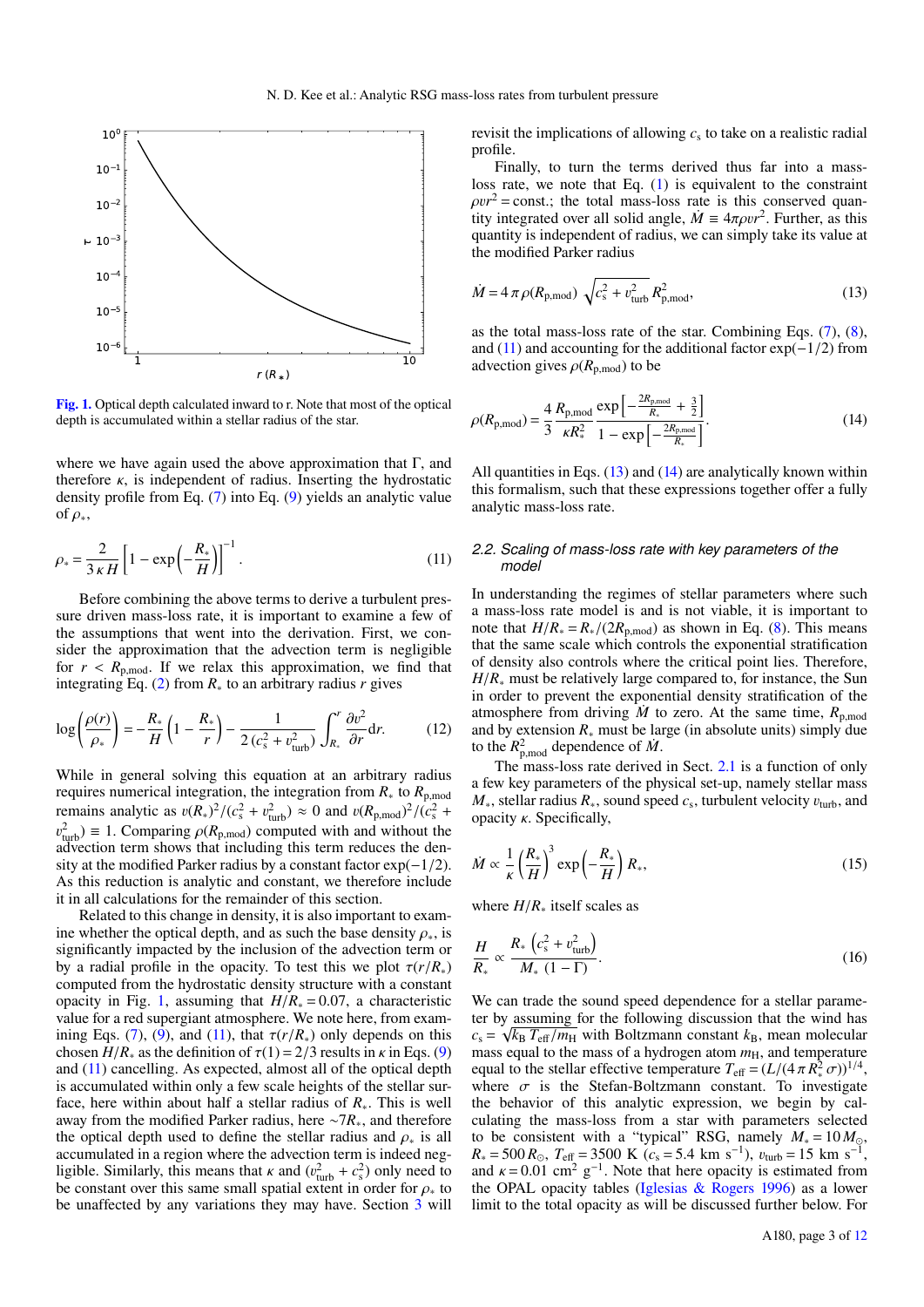

<span id="page-4-0"></span>[Fig. 2.](http://dexter.edpsciences.org/applet.php?DOI=10.1051/0004-6361/202039224&pdf_id=0) Dependence of the analytic mass-loss rate on stellar mass (*left*), stellar radius (*center*), and temperature (*right*).



<span id="page-4-1"></span>[Fig. 3.](http://dexter.edpsciences.org/applet.php?DOI=10.1051/0004-6361/202039224&pdf_id=0) Dependence of the analytic mass-loss rate on turbulent velocity.

these parameters,  $\dot{M} = 8.5 \times 10^{-7} M_{\odot} \text{ yr}^{-1}$ , in the range of plausible mass-loss rates for a red superviant (see e.g. losselin & sible mass-loss rates for a red supergiant (see, e.g., [Josselin &](#page-11-8) [Plez](#page-11-8) [2007\)](#page-11-8).

For the remaining discussion in this section, we vary individual model parameters while holding all others to the values provided immediately above to show how *M*˙ reacts to such variations. The scaling of this mass-loss rate with stellar parameters is relatively straightforward as shown by Fig. [2.](#page-4-0) Specifically, increasing the stellar radius or effective temperature over a reasonable range for red supergiants increases the mass-loss rate because increasing either of these increases *<sup>H</sup>*/*R*∗. This goes into the exponential term in Eq. [\(15\)](#page-3-4) which increases faster than the power-law terms fall off. Conversely, increasing *M*<sup>∗</sup> has the opposite effect on *<sup>H</sup>*/*R*<sup>∗</sup> and therefore increasing stellar mass decreases mass-loss rate. Note that  $T_{\text{eff}}$  only appears through the sound speed, and thus only in the combination  $c_s^2 + v_{\text{turb}}^2$ . There-<br>fore it is unsurprising that varying this parameter has a much fore, it is unsurprising that varying this parameter has a much weaker effect than either stellar mass or radius, a fact we return to later in the discussion.

Next, we examine the scaling of mass-loss rate with  $v_{\text{turb}}$ , shown in Fig. [3.](#page-4-1) In order to emphasize the importance of  $v_{\text{turb}}$ as the driving mechanism for this model, we vary  $v_{\text{turb}}$  from a minimum microturbulence for red supergiants (∼3 km s<sup>−</sup><sup>1</sup> ) up through the characteristic turbulent velocities inferred by [Josselin & Plez](#page-11-8) [\(2007\)](#page-11-8). As was the case with the variation of stellar parameters, for much of the range of  $v_{\text{turb}}$  the dominant effect is on the scale height. As  $H/R \propto v_{\text{turb}}^2$  for  $v_{\text{turb}} \gg c_s$ , this depen-<br>dence is quite steep. However, note here that we allow a much dence is quite steep. However, note here that we allow a much larger range of variation in  $v_{\text{turb}}$  than in the other parameters, which means that we see an additional regime that did not appear in the variation of stellar parameters, namely the asymptotic mass-loss rate reached at high  $v_{\text{turb}}$ . Here  $\exp(-R_*/H)$  begins to vary less rapidly with the increase in *<sup>H</sup>*/*R*<sup>∗</sup> and the decrease of  $R_{p,\text{mod}}$  and  $\rho_*$  with increasing  $H/R_*$  takes over. The scaling is truncated at the point where increasing  $v_{\text{turb}}$  means  $R_{p,\text{mod}} < R_*$ , as the model is no longer meaningful in this regime. If  $v_{\text{turb}}$ were allowed to vary to arbitrarily low values, a lower asymptote would also appear corresponding to the negligibly low mass loss that could be driven by  $c_s$  alone.

Finally, we examine the scaling of  $\dot{M}$  with opacity, shown in Fig. [4.](#page-5-1) While the first calculation of *M*˙ for characteristic red supergiant parameters above assumed the Rosseland mean opacity from OPAL, the acceleration of the wind means that a purely static opacity model may not be the most accurate one (see also [Gustafsson & Plez](#page-11-7) [1992\)](#page-11-7). In fact, the Doppler shifting of spectral lines from atomic and molecular species will increase the characteristic opacity scale of the wind, as discussed in Appendix [A.](#page-12-1) In practice, the computation presented in [A](#page-12-1)ppendix A for  $\kappa$  and  $\Gamma$ from these Doppler shifted spectral lines becomes computationally expensive to include in a model such as the one we discuss in the remainder of the paper. Specifically, millions of spectral lines are involved (see especially the tabulations of infrared spectral lines of water, e.g., [Barber et al.](#page-11-17) [2006\)](#page-11-17), with the opacity of each line becoming position-dependent due both to the velocity gradient and the radial temperature variation. In studies of hot, OB star winds, this is circumvented by introducing a distribution function that allows one to analytically approximate the cumulative effects of all these spectral lines. As a first step, we have taken the brute force approach of computing the full sum but only for fixed hydrodynamic structures, thus allowing us to approximate the net effect of this additional radiative driving. By computing the force from infrared spectral line lists of CO [\(Goorvitch](#page-11-18) [1994\)](#page-11-18), TiO [\(McKemmish et al.](#page-11-19) [2019\)](#page-11-19), and  $H_2O$ [\(Barber et al.](#page-11-17) [2006\)](#page-11-17) as a sample, we find that the net increase in flux-weighted mean opacity may be an order of magnitude or more over the basal OPAL opacity. However, this preliminary study deserves further attention as it is based on analyses of fixed hydrodynamic structures, while line acceleration is a sensitive function of the velocity field. Further, we have only included three molecules here, and also used a simplified radiative transfer treatment based on the so-called Sobolev approximation (see Appendix [A\)](#page-12-1), implying the real effect could be a bit different than the 1 dex mentioned above.

Here we take a more general view of the effect of opacity variation, simply allowing  $\Gamma$  to increase from its basal value as implied by the Rosseland mean opacity,  $\Gamma_{\text{Ros}}$ . As was the case for  $v_{\text{turb}}$ , we truncate the plot when  $R_{p,\text{mod}} = R_*$  as this is again the limit at which the model breaks down. To emphasize the complex behavior induced by varying  $\Gamma$  and thus  $\kappa$ , we show the scaling of *M* for three models:  $v_{\text{turb}} = 10 \text{ km s}^{-1}$  and  $R_* = 500 R_{\odot}$  (left panel<br>of Fig. 4)  $v_{\text{turb}} = 15 \text{ km s}^{-1}$  and  $R_* = 500 R_{\odot}$  (center panel of of Fig. [4\)](#page-5-1),  $v_{\text{turb}} = 15 \text{ km s}^{-1}$  and  $R_* = 500 R_{\odot}$  (center panel of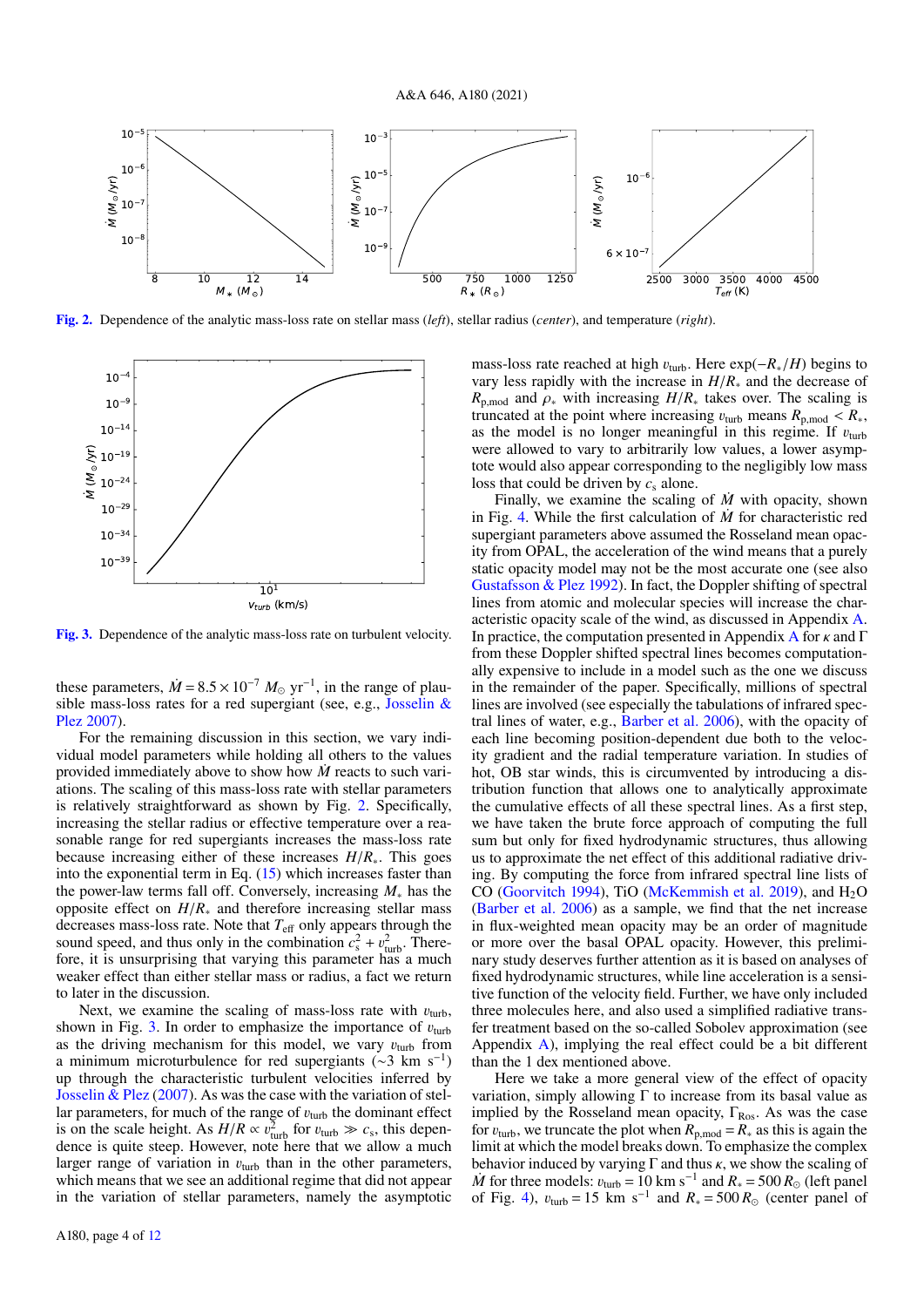

<span id="page-5-1"></span>[Fig. 4.](http://dexter.edpsciences.org/applet.php?DOI=10.1051/0004-6361/202039224&pdf_id=0) Dependence of the analytic mass-loss rate on  $\Gamma$  for  $M_* = 10 M_{\odot}$  and  $T_{\text{eff}} = 3500 \text{ K}$ . *Left panel*: uses  $R_* = 500 R_{\odot}$  and  $v_{\text{turb}} = 10 \text{ km s}^{-1}$ , *middle*<br>*nanel*: uses  $R = 500 R_{\odot}$  and  $v_{\text{turb}} = 1$ *panel*: uses  $R_* = 500 R_{\odot}$  and  $v_{\text{turb}} = 15 \text{ km s}^{-1}$ , and *right panel*: uses  $R_* = 1000 R_{\odot}$  and  $v_{\text{turb}} = 15 \text{ km s}^{-1}$ .

Fig. [4\)](#page-5-1),  $v_{\text{turb}} = 15 \text{ km s}^{-1}$  and  $R_* = 1000 R_{\odot}$  (right panel of Fig. 4).<br>Note here that  $\Gamma_{\text{Boc}} = \kappa_{\text{B}} I_{\text{c}}/(4 \pi G M_{\odot} c) = \kappa_{\text{B}} R^2 \sigma T^4 / (G M_{\odot} c)$ . Note here that  $\Gamma_{\text{Ros}} = \kappa_R L_*/(4 \pi G M_* c) = \kappa_R R_*^2 \sigma T_{\text{eff}}^4/(G M_* c)$ .<br>All parameters are the same for the three cases except R, such All parameters are the same for the three cases except *R*∗, such that this minimal point for  $\Gamma$  is lower for the two models with  $R_* = 500 R_{\odot}$  ( $\Gamma_{\text{Ros}} = 2.6 \times 10^{-3}$ ) than the one with  $R_* = 1000 R_{\odot}$ <br>( $\Gamma_{\text{Box}} = 1.0 \times 10^{-2}$ )  $(\Gamma_{\text{Ros}} = 1.0 \times 10^{-2})$ .<br>In general as i

In general, as increasing  $\Gamma$  means increasing the radiation force available to levitate the atmosphere, one might expect that  $\dot{M}$  would monotonically increase with Γ. However, it is important to recall that we choose our unique solution for the mass-loss rate by requiring  $\tau(R_*) = 2/3$  through Eq. [\(10\)](#page-2-9), which results in an inverse dependence of the stellar photosphere density on opacity in Eq.  $(11)$ . When  $\Gamma$  is small and the wind is predominantly driven by turbulent pressure, this inverse dependence wins out and increasing  $\Gamma$  and therefore  $\kappa$  implies a reduction of the density of the wind and therefore also of the mass-loss rate to keep *R*<sup>∗</sup> fixed.

As Γ approaches unity, radiation then contributes more meaningfully to the total force budget of the wind and the expected increase manifests itself. In the case that the turbulent pressure gradient is not already driving a strong wind mass loss (e.g.  $v_{\text{turb}}$  and  $R_*$  small as in the left panel of Fig. [4\)](#page-5-1) then radiative acceleration is able to drive a much stronger mass loss near Γ unity than pressure could at low Γ. In the case where turbulent pressure already drives a strong mass loss (i.e.,  $v_{\text{turb}}$  and  $R_*$  large as in the right panel of Fig. [4\)](#page-5-1) the net effect is only to cancel out the reduction in  $\dot{M}$  from the increased opacity. However, even this increase (or flattening) is not able to hold out all the way to Γ unity. Eventually, as was the case with increasing  $v_{\text{turb}}$ ,  $R_{p,\text{mod}}$ is driven to  $R_*$  and  $\dot{M}$  drops off. Again, this point merely denotes where such a turbulent pressure driven wind model breaks down.

As mentioned in the introduction, it is intriguing that this model is able to recover reasonable mass-loss rates for red supergiants without appealing to dust opacity. In fact, as  $\Gamma_{\rm Ros}$  is small in the standard case we consider, this model does not appeal to significant radiative driving from any source. One of the theories present in the literature is that red supergiant winds behave analagously to the winds of AGB stars with some atmospheric extension allowing for the condensation of dust, the opacity of which is the main mass-loss rate driver (see e.g. Höfner  $\&$ [Olofsson](#page-11-2) [2018,](#page-11-2) for a review). Instead, we here find that it is plausible that the extreme extension of their atmospheres by turbulent pressure alone could be the dominant part determining the red supergiant mass-loss process.

However, it is important to note here that opacity may still play an important role in altering the structure of the winds of red supergiants. While we have here assumed a constant opacity as a function of distance from the star in order to examine the scaling of *M*˙ with Γ, this is not expected to be the case. As the wind cools

away from the star, additional molecules and dust will form, thereby enhancing the wind opacity. Even the continuum opacity is likely to shift as the Hydrogen anion is no longer the dominant continuum opacity source. As discussed in the prior subsection, the effect of this enhanced opacity on at least the optical depth scale, and as such the density scale used in this model, may not be substantial as long as the opacity enhancement occurs beyond the first stellar radius or so. This is because, as shown by Fig. [1,](#page-3-0) the majority of optical depth is accumulated in a region quite near to the star making  $\kappa$  in Eq. [\(11\)](#page-3-1) effectively an average over this near star region. Enhancing the opacity further out would, however, contribute to extending the scale height of the atmosphere, and even potentially allow the wind to switch from being turbulence driven to radiation driven at some location. Both these effects could increase  $\dot{M}$  somewhat over what is presented here. In light of these open items related to wind opacity, as we discuss further in Sect. [5,](#page-9-0) future work should re-examine what role depth dependent dust, molecular, and continuum opacity may play, especially in setting the terminal velocity of the stellar wind as this is ill-defined under a Parker-like pressure driven wind (see also the discussion in Sect. [3\)](#page-5-0). For the remainder of this paper, however, given the highly promising results throughout, we proceed with turbulent pressure supplemented only by the marginal additional contribution of a constant  $\Gamma_{\rm Ros}$ .

## <span id="page-5-0"></span>**3. Numerically determined mass-loss rate from steady-state, nonisothermal, dynamical winds**

#### <span id="page-5-3"></span>*3.1. Iteration procedure to find a unique mass-loss rate*

While the simplified, isothermal treatment has the benefit of being purely analytic, we can also treat the non-isothermal wind structure in a numerical approach. To do so, we use the spherically symmetric generalization to the plane parallel gray atmosphere introduced by [Lucy](#page-11-15) [\(1971\)](#page-11-15)

$$
T^{4} = T_{\text{eff}}^{4} \left( W + \frac{3}{4} \int_{R_{*}}^{r} \kappa \rho \left( \frac{R_{*}}{r} \right)^{2} dr \right)
$$
 (17)

<span id="page-5-2"></span>
$$
=T_{\text{eff}}^4\left(W+\frac{3}{4}\tau\right),\tag{18}
$$

where  $W = (1 - \sqrt{1 - (R_*/r)^2})/2$  is the geometric dilution factor. The second equality again uses the spherically modified tor. The second equality again uses the spherically modified optical depth as given by Eq. [\(9\)](#page-2-6). For low optical depth material, and for distances away from the stellar surface this temperature structure behaves like *T*  $\propto 1/\sqrt{r}$  as is generally assumed for the dust free regions near red supergiants (e.g. Decin et al. 2006) dust free regions near red supergiants (e.g. [Decin et al.](#page-11-20) [2006\)](#page-11-20). Accounting for this temperature structure in Eqs. [\(1\)](#page-2-1) and [\(2\)](#page-2-2)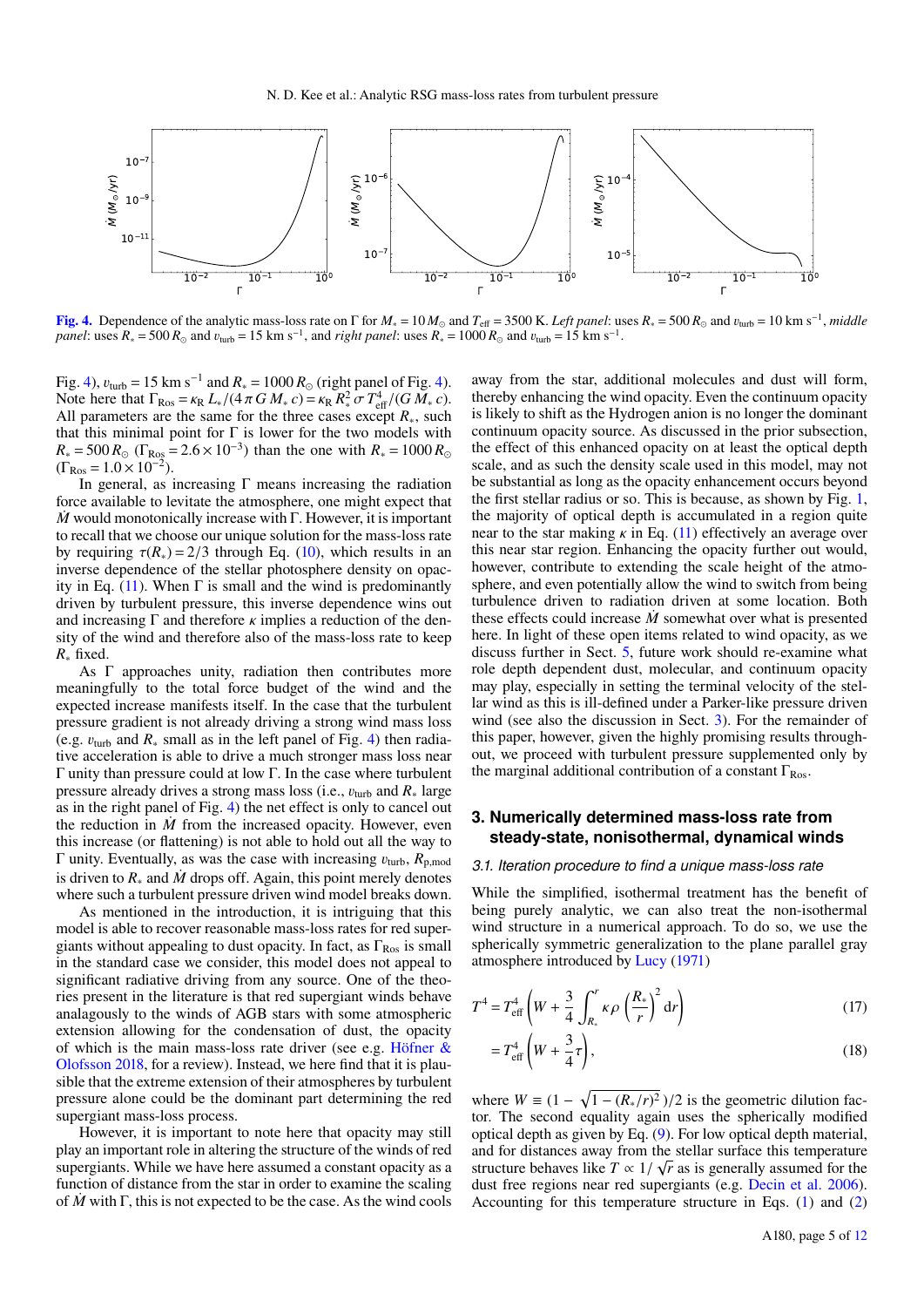

<span id="page-6-3"></span>[Fig. 5.](http://dexter.edpsciences.org/applet.php?DOI=10.1051/0004-6361/202039224&pdf_id=0) Radial dependence of density (*left*), velocity (*center*), and temperature (*right*) for the non-isothermal case with *M*<sup>∗</sup> = 10 *M*, *R*<sup>∗</sup> = 500 *R*,  $T_{\text{eff}}$  = 3500 K,  $v_{\text{turb}}$  = 15 km s<sup>-1</sup>, and  $\kappa$  = 0.01 cm<sup>2</sup> g<sup>-1</sup>. The red dashed line denotes the modified Parker radius.

while still maintaining the assumption that  $v_{\text{turb}}$  is constant leads to the system of non-isothermal equations

$$
v\frac{\partial \rho}{\partial r} + \rho \frac{\partial v}{\partial r} + \frac{2\rho v}{r} = 0
$$
\n(19)

$$
v\frac{\partial v}{\partial r} = -\frac{c_s^2 + v_{\text{turb}}^2}{\rho} \frac{\partial \rho}{\partial r} - \frac{GM_*(1-\Gamma)}{r^2} - \frac{k_B}{m_H} \frac{\partial T}{\partial r}
$$
(20)

$$
\frac{\partial T^4}{\partial r} = T_{\text{eff}}^4 \left( \frac{\partial W}{\partial r} + \frac{3}{4} \kappa \rho \left( \frac{R_*}{r} \right)^2 \right).
$$
(21)

Note that, by combining this system of differential equations into a single equation to eliminate  $\partial \rho / \partial r$  and  $\partial T / \partial r$  in Eq. [\(20\)](#page-6-0), we can see that these equations still contain the same critical point where  $v^2 = c_s^2 + v_{\text{turb}}^2$ , although now with  $c_s$  a function of *r*.<br>In order to solve these differential equations we be

In order to solve these differential equations, we begin by assuming initial velocity and density profiles

$$
v(r) = \frac{\sqrt{c_s^2 + v_{\text{turb}}^2}}{1 - R_{p,\text{mod}}/r} \left(1 - \frac{R_*}{r}\right)
$$
 (22)

$$
\rho(r) = \frac{M}{4 \pi v(r) r^2}.
$$
\n
$$
\text{As boundary conditions, we fix } R_* \text{ and impose that } T(R_*) = T_{\text{eff}}.
$$
\n
$$
\tag{23}
$$

These are then sufficient conditions to begin the following iteration procedure.

- 1. A radial grid is built up inward (toward *R*∗) and outward (away from  $R_*$ ) from the critical point,  $R_{p,\text{mod}}$ , as determined in the prior iteration (or the initial conditions for the first iteration). Radial points are spaced by  $H(r)/3$  to properly resolve the variations in all hydrodynamic quantities.
- 2. The prior structures in velocity, density, and temperature are interpolated onto the new radial grid.
- 3. Gradients of all necessary quantities for Eqs.  $(19)$ – $(21)$  are computed at each grid point. At the critical point,  $r = R_{p,\text{mod}}$ , where the velocity gradient is ill-defined, l'Hopital's rule is used.
- 4. Using these gradients, Eqs. [\(19\)](#page-6-1)–[\(21\)](#page-6-2) are numerically solved at each point on the radial grid inward and outward from the critical point, *<sup>R</sup>*<sup>p</sup>,mod.
- 5. The resulting velocity, density, and temperature as functions of radius are used to begin the process again from Step 1.

This loop is repeated until velocity, density, and temperature at each point agree from one iteration to the next to better than 1%. At this point, the total optical depth of the wind is computed at the current mass loss rate. As the stellar radius is defined to be at  $\tau(R_*) = 2/3$ , the stellar mass-loss rate is re-computed according to

$$
\dot{M}_{\text{new}} = \dot{M}_{\text{old}} \frac{2/3}{\tau_{\text{old}}(R_*)}.
$$
\n(24)

<span id="page-6-1"></span><span id="page-6-0"></span>As optical depth is proportional to density, which is in turn proportional to  $\dot{M}$ , a constant change in mass-loss rate and thus density at every point has the effect of forcing  $\tau(R_*) = 2/3$ , assuming  $v(r)$  is unchanged. As changing  $\rho(r)$  will certainly change  $v(r)$ , however, the final velocity profile is combined with the updated mass loss as new initial conditions to restart the loop described above. This outer iteration to update mass-loss rate is repeated until the update in  $\dot{M}$  is also less than 1%, at which the final mass loss rate is returned as  $\dot{M}_{\text{num}}$ . Note that for the remainder of the paper we include the subscript "num" to differentiate this numerically determined, non-isothermal mass-loss rate from the isothermal, analytic one derived in Sect. [2,](#page-2-0) which we henceforth call  $\dot{M}_{\text{an}}$ .

<span id="page-6-2"></span>Here it is again interesting to examine our "typical" model with  $M_* = 10 M_{\odot}$ ,  $R_* = 500 R_{\odot}$ ,  $T_{\text{eff}} = 3500 \text{ K}$ ,  $v_{\text{turb}} = 15 \text{ km s}^{-1}$ ,<br>and  $\kappa = 0.01 \text{ cm}^2$   $\sigma^{-1}$ . Using the method described above and  $\kappa = 0.01$  cm<sup>2</sup> g<sup>-1</sup>. Using the method described above, we find that it has a non-isothermal mass-loss rate of we find that it has a non-isothermal mass-loss rate of  $\dot{M}_{\text{num}} = 4.4 \times 10^{-7} M_{\odot} \text{ yr}^{-1}$ , approximately half the analytic rate.<br>We can also take this opportunity to plot the radial profiles of We can also take this opportunity to plot the radial profiles of density, velocity, and temperature as shown in Fig. [5.](#page-6-3) In all panels we use a vertical, red, dashed line to denote the numerically determined  $R_{p,\text{mod}}$ . As was the case in Sect. [2.1,](#page-2-8) optical depth is predominantly accumulated below  $R_{p,\text{mod}}$  such that the mass-loss rate in each simulation is primarily determined by integration over only these near star regions. However, like the isothermal, thermal pressure-driven Parker wind, the total driving energy available to the wind diverges as the outer radius goes to infinity because  $v_{\text{turb}}$  is constant, such that  $v_{\infty}$  is not uniquely determined by such a model. While the terminal velocity of the wind will depend on the details of the radial  $v<sub>turb</sub>$  profile, radial temperature profile, and any additional forces acting on the outer wind (for instance dust opacity), it is promising that these simulations already generate velocities at 30 *R*<sup>∗</sup> comparable to typically inferred values of  $v_{\infty}$  for red supergiants.

While we here present the mass-loss rate from a simplified gas temperature structure arising from radiative equilibrium, in reality red supergiant winds may have regions that are heated by shocks and dissipation of turbulence (see, e.g. [Schrijver &](#page-11-21) [Zwaan](#page-11-21) [2000\)](#page-11-21). In general, such shock heating and dissipation is not inferred to generate wind temperatures throughout the full wind acceleration region significantly in excess of the stellar effective temperature, nor should the wind be expected in general to cool below radiative equilibrium. Therefore, the simplified cases we present here of an isothermal wind at the stellar effective temperature and a wind with temperature set according to the spherically modified gray atmosphere can be roughly taken as thermal structures leading to, respectively, upper and lower limits to the mass-loss rate. For individual objects where more is known about the temperature profile, however, the method presented in this section can be directly applied by replacing

A180, page 6 of [12](#page-12-0)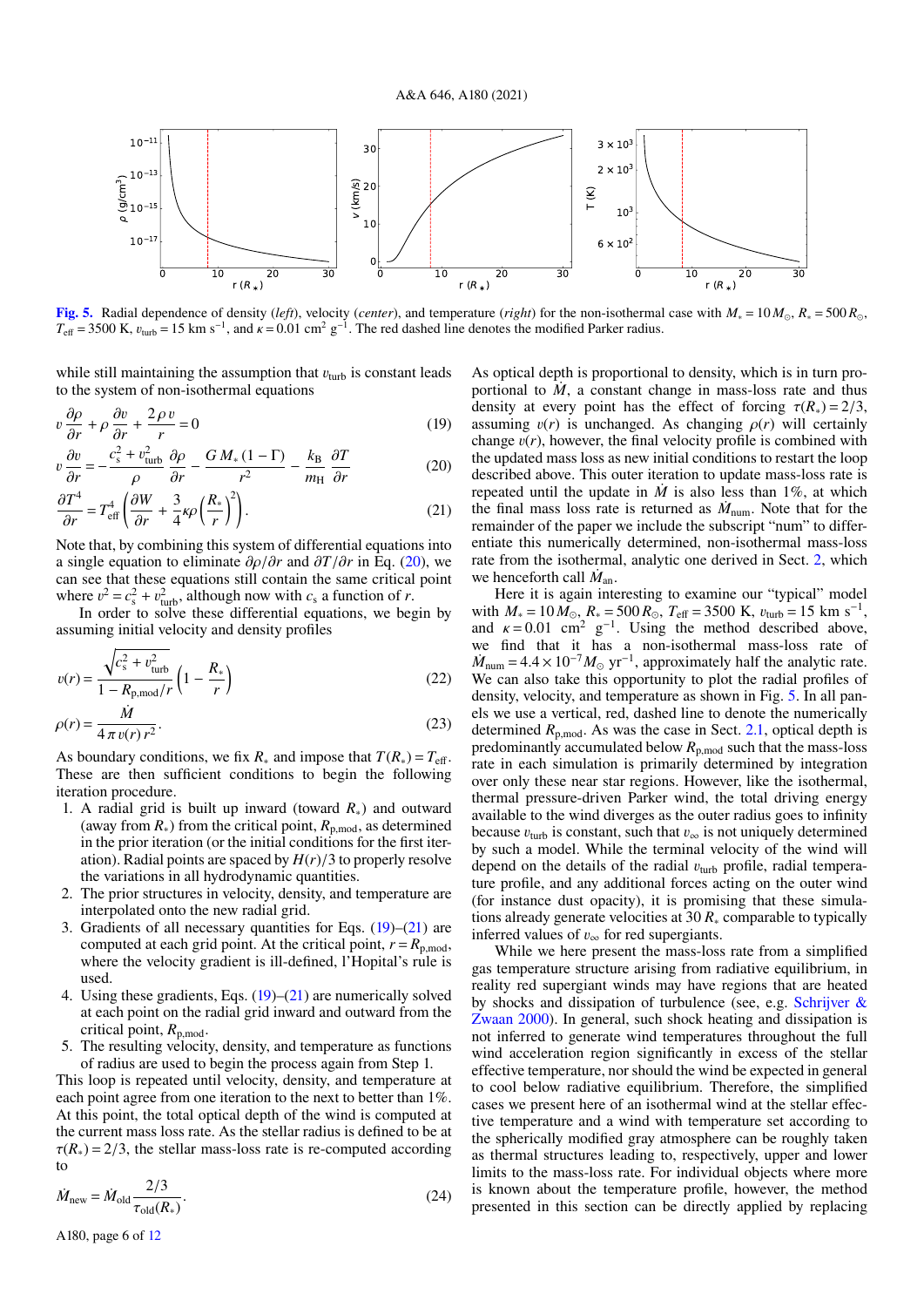

<span id="page-7-1"></span>[Fig. 6.](http://dexter.edpsciences.org/applet.php?DOI=10.1051/0004-6361/202039224&pdf_id=0) Ratio of *M* calculated numerically for a non-isothermal situation to the analytic  $\dot{M}$  calculated for an isothermal wind plotted as a function of  $v_{\text{turb}}$  and colored by  $M_*$ , varying  $R_*$ ,  $M_*$ , and  $v_{\text{turn}}$ . The effective temperature and Rosseland opacity are held fixed at  $T_{\text{eff}} = 3500 \text{ K}$ and  $\kappa_R = 0.01 \text{ cm}^2 \text{ g}^{-1}$ .

the temperature information in Eqs.  $(17)$  and  $(21)$ . As a sample case, let us take the chromospheric temperature profile inferred by [O'Gorman et al.](#page-11-22) [\(2020\)](#page-11-22) for Antares. In these observations, gas temperature is inferred to decrease from the stellar effective temperature to a minimum around <sup>1</sup>.35*R*<sup>∗</sup> before coming back up to a maximum approximately equal to the stellar effective temperature around  $2.5 R<sub>*</sub>$ , and then finally falling off outward from there (see [O'Gorman et al.](#page-11-22) [2020,](#page-11-22) their Fig. 3). Inserting this temperature profile into our model with all other parameters still as defined in our "typical" model above returns a massloss rate  $7.7 \times 10^{-7} M_{\odot}$  yr<sup>-1</sup>. As anticipated, this falls between the limiting mass-loss rates from an isothermal model at the the limiting mass-loss rates from an isothermal model at the stellar effective temperature  $(8.5 \times 10^{-7} M_{\odot} \text{ yr}^{-1})$  and a model<br>using the Lucy (1971) spherically modified gray atmosphere using the [Lucy](#page-11-15) [\(1971\)](#page-11-15) spherically modified gray atmosphere  $(4.4 \times 10^{-7} M_{\odot} \text{ yr}^{-1}).$ 

### <span id="page-7-5"></span>*3.2. Non-isothermal correction factor*

To investigate the role of the radial decline in temperature on the mass-loss rate, we run a grid of steady-state models varying stellar mass, stellar radius, and turbulent velocity and then plot the ratio  $\dot{M}_{\text{num}}/\dot{M}_{\text{an}}$ . For this test we fix  $T_{\text{eff}} = 3500 \text{ K}$ , motivated by the only modest dependence of  $\dot{M}$  on this property (see Fig. 2) the only modest dependence of  $\dot{M}$  on this property (see Fig. [2\)](#page-4-0), and continue to use  $\kappa_R = 0.01$  cm<sup>2</sup> g<sup>-1</sup>. As shown by Fig. [6,](#page-7-1) this correction factor is itself a function of the model parameters that correction factor is itself a function of the model parameters that we can fit. We choose two methods of doing so, one where we fit the product of a constant normalization and power-laws over stellar mass, stellar radius, and turbulent velocity individually (hereafter Method 1), and one where we apply our knowledge that the dominant competition in getting material off the star is between gravity and turbulent pressure to replace the power-law fits over each parameter independently with a single power-law fit over  $v_{\text{turb}}/v_{\text{esc}}(M_*, R_*)$  (hereafter Method 2).

As figures of merit to compare the two fits, we use  $\chi^2$ , the<br>an and standard deviation of the difference between the fit mean and standard deviation of the difference between the fit formula and the actual ratio  $\dot{M}_{num}/\dot{M}_{an}$ , and the maximum error<br>between the fit and  $\dot{M}_{num}/\dot{M}_{on}$ . The comparison of the best modbetween the fit and  $\dot{M}_{\text{num}}/\dot{M}_{\text{an}}$ . The comparison of the best mod-<br>els from each method is summarized in Table 1. Given that els from each method is summarized in Table [1.](#page-7-2) Given that Method 1 uses four free parameters (a mean and three powerlaw indices) versus the two free parameters used by Method 2 (a mean and one power-law index), and that the figures of merit we have selected to compare between the two methods

Table 1. Comparison of the fit methods.

<span id="page-7-2"></span>

|                                                                 | Method 1                       | Method 2                        |
|-----------------------------------------------------------------|--------------------------------|---------------------------------|
| $\langle$ Error $\rangle$<br>$\sigma_{\rm Error}$<br>max(Error) | 6.73<br>0.091<br>0.077<br>0.81 | 13.11<br>0.118<br>0.119<br>1.01 |

are comparable, we propose that the two parameter fit from Method 2 should be preferable moving forward. Therefore, the non-isothermal correction factor is

<span id="page-7-3"></span>
$$
\left(\frac{\dot{M}_{\text{num}}}{\dot{M}_{\text{an}}}\right) = \left(\frac{v_{\text{turb}}/(17 \text{ km s}^{-1})}{v_{\text{esc}}(M_*, R_*)/(60 \text{ km s}^{-1})}\right)^{1.30},\tag{25}
$$

where we have omitted the leading constant as the best fit for this constant was  $10^{0.00} = 1.0$ .

Note from Table [1](#page-7-2) that this fit is quite good, with the correction factor recovered to about a factor of two in the worst case for the two parameter fit. Therefore we present the combination of Eq.  $(25)$  with Eqs.  $(5)$ ,  $(13)$ , and  $(14)$  as a predictive, theoretical mass-loss rate scaling for red supergiants.

# <span id="page-7-0"></span>**4. Comparison of the theoretical mass-loss rate scaling with empirical rates and observed mass-loss**

Now that we have this theoretical, predictive mass-loss rate as a function of stellar parameters, a natural next step is to compare this with empirical fits to red supergiant mass loss and individual observations. Given that no systematic theoretical predictions for RSG mass loss exist at the present, such empirical fits constitute the state of the art regarding RSG mass loss in applications such as stellar evolution. We review the empirical rates implemented in the stellar evolution code MESA, as well as the recently published rates from [Beasor et al.](#page-11-23) [\(2020\)](#page-11-23) in Sect. [4.1](#page-7-4) in order to build up a representative sample. In Sect. [4.2](#page-8-0) we then compare these empirical rates to our theoretical ones. Here we highlight that the empirical rates in general do not depend on all three fundamental stellar parameters (i.e.  $M_*$ ,  $R_*$ , and  $L_*$ ) while the theoretical mass-loss rates presented here does. Therefore Sect. [4.2](#page-8-0) also includes a discussion of the scalings of stellar luminosity, mass, and radius with one another that we use to perform the comparison of our rates with the empirical ones. Finally, in Sect. [4.3](#page-8-1) we compare our predicted rates with observationally inferred mass-loss rates for a selection of red supergiants.

#### <span id="page-7-4"></span>*4.1. Background on empirical rates used so far*

The current version of the stellar evolution code MESA [\(Paxton](#page-11-24) [et al.](#page-11-24) [2011,](#page-11-24) [2013,](#page-11-25) [2015,](#page-11-26) [2018,](#page-11-27) [2019\)](#page-11-28) provides built-in access to three empirical mass-loss rates for red supergiants. These come from [de Jager et al.](#page-11-29) [\(1988\)](#page-11-29)

$$
\dot{M} = 10^{-8.158} \left(\frac{L_*}{L_{\odot}}\right)^{1.769} \left(T_{\text{eff}}\right)^{-1.676},\tag{26}
$$

!<sup>0</sup>.<sup>16</sup>

[Nieuwenhuijzen & de Jager](#page-11-30) [\(1990\)](#page-11-30)

$$
\dot{M} = 10^{-14.02} \left(\frac{L_*}{L_{\odot}}\right)^{1.24} \left(\frac{M_*}{M_{\odot}}\right)^{0.16} \left(\frac{R_*}{R_{\odot}}\right)^{0.81} \tag{27}
$$

A180, page 7 of [12](#page-12-0)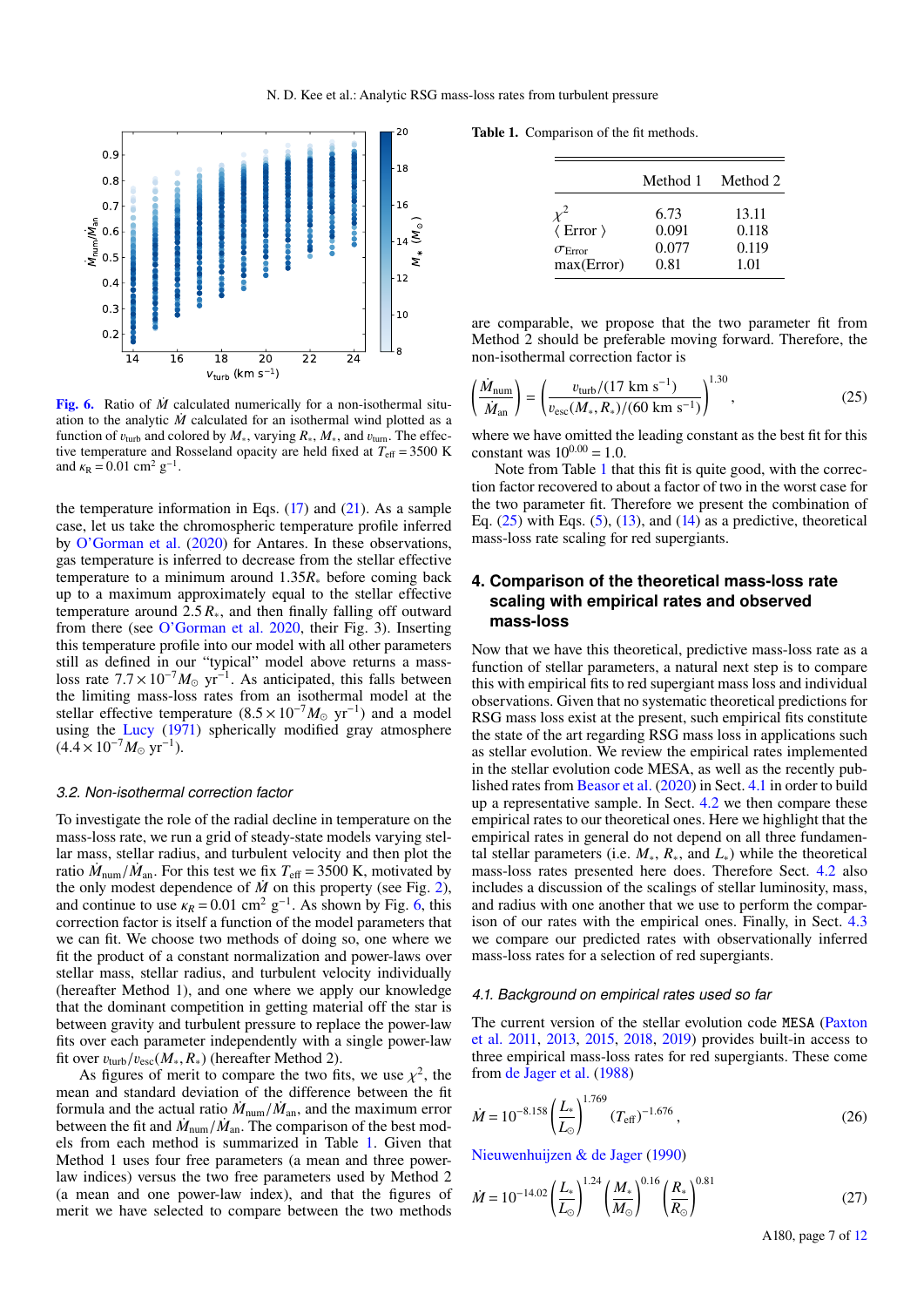

<span id="page-8-2"></span>[Fig. 7.](http://dexter.edpsciences.org/applet.php?DOI=10.1051/0004-6361/202039224&pdf_id=0) Luminosity as a function of mass from red supergiants in [Paxton](#page-11-24) [et al.](#page-11-24) [\(2011\)](#page-11-24) and [Ekström et al.](#page-11-31) [\(2012\)](#page-11-31). The overplotted curves assume  $L_* / L_{\odot} = f(M_* / M_{\odot})^3$  with  $f = 12.5$  for the MESA data and  $f = 18.5$  for the Geneva data the Geneva data.

and [van Loon et al.](#page-11-32) [\(2005\)](#page-11-32)

$$
\dot{M} = 10^{-5.65} \left( \frac{L_*}{10^4 L_\odot} \right)^{1.05} \left( \frac{T_{\text{eff}}}{3500} \right)^{-6.3} . \tag{28}
$$

To these we add the recently published empirical rate from [Beasor et al.](#page-11-23) [\(2020\)](#page-11-23)

$$
\dot{M} = 10^{-26.4 - 0.23 M_*/M_{\odot}} \left(\frac{L_*}{L_{\odot}}\right)^{4.8},\tag{29}
$$

as the authors identify that this rate is notably lower than those previously published, a fact that we use to provide an indication to the range of possible observationally inferred rates. While these four are far from the only empirical mass-loss prescriptions that are used, they provide a representative sample. For a review of a variety of other empirical rates, see, for example, [Mauron &](#page-11-1) [Josselin](#page-11-1) [\(2011\)](#page-11-1).

### <span id="page-8-0"></span>*4.2. Comparison of the theory model to empirical rates*

As mentioned above, it is common for empirical rates to be provided as functions that do not include a dependency on all three fundamental stellar parameters (i.e. *M*∗, *R*∗, and *L*∗, or equivalently *M*∗, *L*∗, and *T*eff). For the theoretical rates, however, all three parameters are needed. To obtain these, we consider stellar evolution tracks for nonrotating stars from both MESA [\(Paxton](#page-11-24) [et al.](#page-11-24) [2011\)](#page-11-24) and GENEC [\(Ekström et al.](#page-11-31) [2012\)](#page-11-31). Note that GENEC uses a somewhat different prescription for the mass-loss rate than what is discussed above for MESA. For  $M_* \leq 12 M_{\odot}$  GENEC adopts the [Reimers](#page-11-33) [\(1975,](#page-11-33) [1977\)](#page-11-34) rates, whereas for  $M_* \geq 15 M_{\odot}$  GENEC uses [de Jager et al.](#page-11-29) [\(1988\)](#page-11-29) for  $\log_{10}(T_{\text{eff}}) > 3.7$  and a linear fit to data from [Sylvester et al.](#page-11-35) [\(1998\)](#page-11-35) and [van Loon et al.](#page-11-36) [\(1999\)](#page-11-36) otherwise. Despite these differences in mass-loss prescription, comparison of [Paxton et al.](#page-11-24) [\(2011\)](#page-11-24) and [Ekström et al.](#page-11-31) [\(2012\)](#page-11-31) shows that in both cases the red supergiant branch roughly follows  $L_* / L_{\odot} = f(M_*/M_{\odot})^3$  as shown by Fig. [7](#page-8-2) with  $f = 12.5$  for MFSA and  $f = 18.5$  for Geneva. Therefore, as a compromise MESA and  $f = 18.5$  for Geneva. Therefore, as a compromise we chose  $f = 15.5$  for our mass-luminosity relation to compare with the empirical rates. As a simplifying assumption, we continue to hold  $T_{\text{eff}}$  fixed at 3500 K as was done in Sect. [3,](#page-5-0) so that  $L_* \propto R_*^2$ .

Using these mass-radius-luminosity relationships, we can now compare the empirical and theoretical rates as shown by Fig. [8.](#page-8-3) As the empirical rates differ from one another by several



<span id="page-8-3"></span>[Fig. 8.](http://dexter.edpsciences.org/applet.php?DOI=10.1051/0004-6361/202039224&pdf_id=0) An overplot of three of the theoretical mass-loss rate scalings used in MESA with the predicted mass-loss rate from the theoretical scaling. Four values of  $v_{\text{turb}}$  are used as noted in the plot label.

orders of magnitude at all luminosities, we select four values of  $v_{\text{turb}}$  from 15 to 21 km s<sup>-1</sup> for this comparison. Despite this scatter between individual empirical rates and in turn between scatter between individual empirical rates and in turn between the theoretical rates using different turbulent velocities, the theoretical rates are broadly consistent with the empirical ones for reasonable values of  $v<sub>turb</sub>$  (see, e.g. [Josselin & Plez](#page-11-8) [2007;](#page-11-8) [Ohnaka](#page-11-10) [et al.](#page-11-10) [2017\)](#page-11-10). Further examining this comparison, one notes that the empirical rates have shallower slopes than the theoretical rates. This may suggest that there is a trend of decreasing  $v<sub>turb</sub>$  for more massive, more luminous, and larger radius red supergiants. Alternatively, as is suggested by the mismatch in both value and slope of the empirical rates with one another, this shallower slope may simply reflect some missing physics when inferring and calibrating these empirical rates or potential biases in the observed sample.

We note that the mass-luminosity-radius relations that we use here may not be appropriate to Galactic stars starting out their lives rapidly rotating, as these tend to evolve to higher luminosities for the same initial mass (see, e.g. [Heger & Langer](#page-11-37) [2000;](#page-11-37) [Meynet & Maeder](#page-11-38) [2000;](#page-11-38) [Brott et al.](#page-11-39) [2011\)](#page-11-39). Given, however, the very similar effective temperatures of these stars on the red supergiant branch this is consistent with these stars evolving to have larger radii, lower surface gravities, and higher mass-loss rates if all other physics remains the same. This further suggests that two stars with different masses can reach the same point on the HR diagram with different mass-loss rates which would confound any mass-loss rate predictions omitting a dependence on *M*∗. In fact the general treatment that mass-loss rates are enhanced by rotation would go in the direction of only further exacerbating this discrepancy (see, e.g. [Friend & Abbott](#page-11-40) [1986;](#page-11-40) [Langer](#page-11-41) [1997;](#page-11-41) [Heger & Langer](#page-11-42) [1998;](#page-11-42) [Maeder & Meynet](#page-11-43) [2000\)](#page-11-43). However, as further discussed in Sect. [5,](#page-9-0) these predictions of increased mass-loss rate with increased rotation rate are based on fits to the theoretical predictions of [Friend & Abbott](#page-11-40) [\(1986\)](#page-11-40). This work addresses only the wind mass-loss rate of hot stars with radiation driven outflows, and has been questioned by subsequent work (e.g. [Owocki et al.](#page-11-44) [1996;](#page-11-44) [Petrenz & Puls](#page-11-45) [2000\)](#page-11-45) such that the question of the role of rotation in the mass-loss of red supergiants remains open.

### <span id="page-8-1"></span>*4.3. How does the theory model compare to what is observationally inferred?*

While the preceding comparison of the empirical rates with theoretical ones helps to generally motivate the quality of the theoretical mass-loss rate predictions, we can go one step further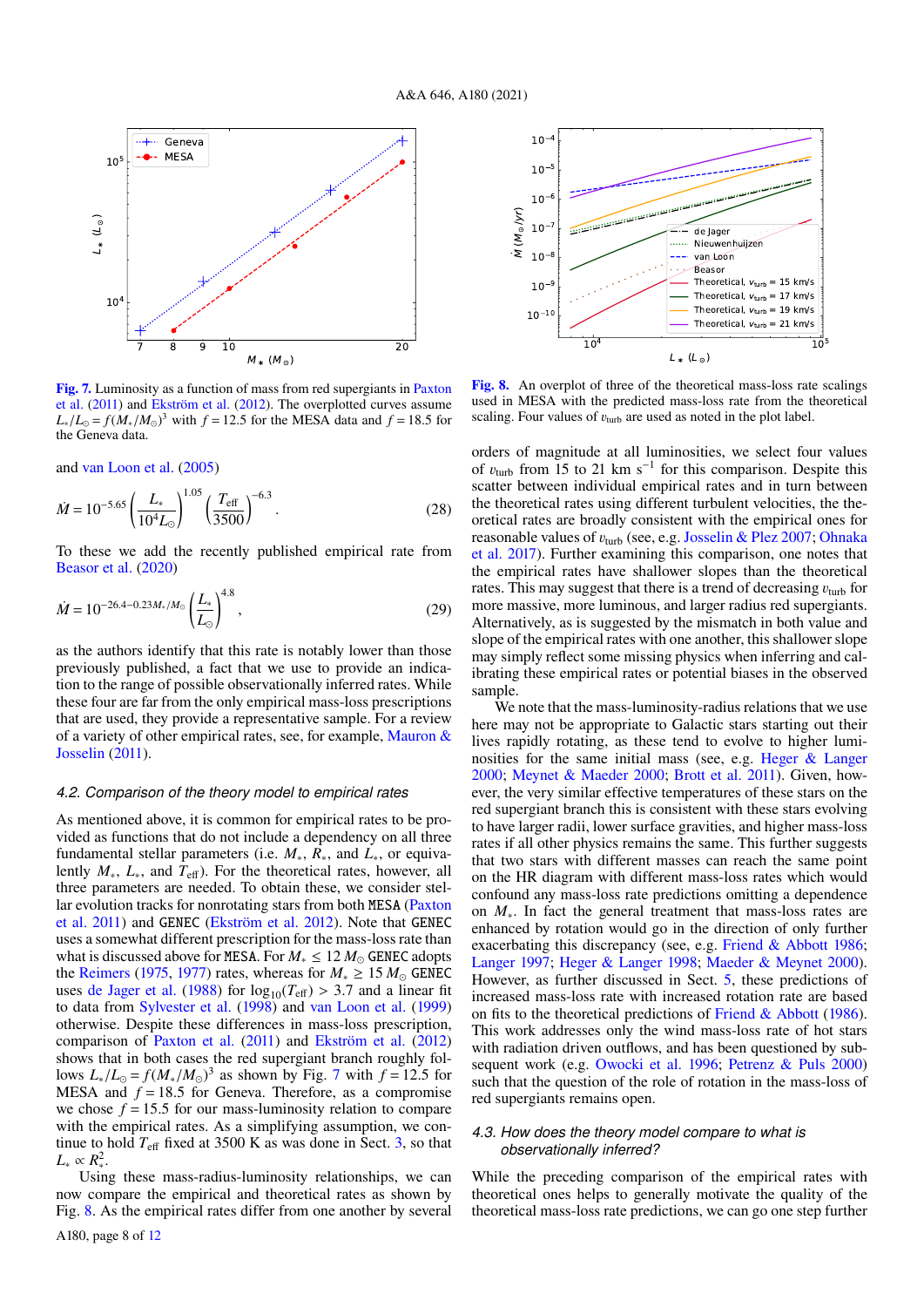<span id="page-9-1"></span>Table 2. Observed parameters from [Josselin & Plez](#page-11-8) [\(2007\)](#page-11-8) with the addition of Antares as observed by [Ohnaka et al.](#page-11-46) [\(2013,](#page-11-46) [2017\)](#page-11-10), including  $v_{\text{turb}}$ as required by theory to recover the mass-loss rate keeping all other parameters fixed.

| Name         | <b>Mass</b><br>$(M_{\odot})$                                               | $T_{\rm eff}$<br>(K)             | Radius<br>$(R_{\odot})$                              | $\left(a\right)$<br>$\dot{M}_{\rm gas}$<br>$(10^{-7}$<br>$M_{\odot}$ yr <sup>-1</sup> ) | $v_{\text{turb,Obs}}$                                                                                                        | $v_{\text{turb, Theory}}$<br>$(km s^{-1})$           |
|--------------|----------------------------------------------------------------------------|----------------------------------|------------------------------------------------------|-----------------------------------------------------------------------------------------|------------------------------------------------------------------------------------------------------------------------------|------------------------------------------------------|
| $\alpha$ Ori | 15                                                                         | 3780                             | 589                                                  | 5.0                                                                                     | 19                                                                                                                           | 17<br>19                                             |
| AD Per       | 12                                                                         | 3720                             | 457                                                  | 2.0                                                                                     | 21                                                                                                                           | 17                                                   |
|              |                                                                            |                                  |                                                      |                                                                                         |                                                                                                                              | 20<br>21                                             |
| BI Cyg       | 20                                                                         | 3720                             | 851                                                  | 10.25                                                                                   | 23                                                                                                                           | 16                                                   |
|              |                                                                            |                                  |                                                      |                                                                                         |                                                                                                                              | 13<br>19                                             |
| SW Cep       | 9                                                                          | 3570                             | 234                                                  | 11.5                                                                                    | 24                                                                                                                           | 23                                                   |
|              | 9                                                                          |                                  |                                                      |                                                                                         |                                                                                                                              | 14<br>26                                             |
| TZ Cas       | 15                                                                         | 3670                             | 646                                                  | 9.5                                                                                     | 17                                                                                                                           | 17<br>15                                             |
|              | V466 Cas<br>FZ Per<br>BD+243902<br>BC Cyg<br>RW Cyg<br>$\mu$ Cep<br>ST Cep | 12<br>12<br>15<br>20<br>20<br>25 | 3780<br>3920<br>4240<br>3570<br>3920<br>3750<br>4200 | 331<br>324<br>427<br>1230<br>676<br>1259<br>174                                         | 0.5<br>1.75<br>7.25<br>8.0<br>8.25<br>3.75<br>6.25<br>$12.7^{(1)}$<br>$3660^{(1)}$<br>$20.0^{(2)}$<br>$680^{(1)}$<br>Antares | 12<br>16<br>23<br>22<br>20<br>23<br>23<br>$20^{(3)}$ |

Notes. (a) A constant gas to dust mass ratio 250 has been assumed to convert  $\dot{M}_{\text{dust}}$  as compiled by [Josselin & Plez](#page-11-8) [\(2007\)](#page-11-8) to  $\dot{M}_{\text{gas}}$ . **References.** (1)[Ohnaka et al.](#page-11-10) [\(2013\)](#page-11-46), <sup>(2)</sup>[Braun et al.](#page-11-47) [\(2012\)](#page-11-47), <sup>(3)</sup>Ohnaka et al. [\(2017\)](#page-11-10).

and compare theory and observation for a sample of observed stars. For this we select the observations compiled by [Josselin](#page-11-8) [& Plez](#page-11-8) [\(2007\)](#page-11-8) with the addition of Antares using data from [Ohnaka et al.](#page-11-10) [\(2017\)](#page-11-10). Note that this limited sample is based on these authors compiling velocity dispersion measurements that we can compare with the  $v_{\text{turb}}$  required by our model. Table [2](#page-9-1) recapitulates the stellar masses, effective temperatures, and radii from [Josselin & Plez](#page-11-8) [\(2007\)](#page-11-8) and [Ohnaka et al.](#page-11-10) [\(2017\)](#page-11-10). As the model we present predicts gas mass-loss rates while [Josselin](#page-11-8) [& Plez](#page-11-8) [\(2007\)](#page-11-8) report dust mass-loss rates, we apply a constant gas to dust mass ratio  $\dot{M}_{\text{gas}} = 250 \,\dot{M}_{\text{dust}}$ . This ratio is itself not particularly well constrained by the existing literature as shown by a sample comparison of the gas mass-loss rates of [De Beck](#page-11-48) [et al.](#page-11-48) [\(2010\)](#page-11-48) with the dust mass-loss rates of [Harwit et al.](#page-11-49) [\(2001\)](#page-11-49) and [Verhoelst et al.](#page-11-50) [\(2009\)](#page-11-50) for VY CMa,  $\mu$  Cep, and  $\alpha$  Ori, which returns ratios between ∼70 and ∼700. Finally, we report the velocity dispersion measurement that [Josselin & Plez](#page-11-8)  $(2007)$ and [Ohnaka et al.](#page-11-10) [\(2017\)](#page-11-10) associate with turbulent velocity as  $v<sub>turb. Obs</sub>$ , and the turbulent velocity that would be required for the theoretical model to reproduce  $\dot{M}_{\text{gas}}$  as  $v_{\text{turb}}$ , Theory. For the data from **Iosselin** & Plez (2007) we round their reported values to from [Josselin & Plez](#page-11-8)  $(2007)$ , we round their reported values to the nearest km  $s^{-1}$  as the errors on the original data may be as large as  $\pm 2$  km s<sup>-1</sup>. We report our required  $v_{\text{turb}}$  with the same accuracy accuracy.

Comparing the mean value of the observed turbulent velocity  $\bar{v}_{\text{turb. Obs}}$  to the mean theoretical turbulent velocity  $\bar{v}_{\text{turb. Theory}}$ , the two are consistent with each other over the population to within one standard deviation, as  $\bar{v}_{\text{turb, Obs}} = 20.2 \pm 3.4 \text{ km s}^{-1}$  and  $\bar{v}_{\text{turb}}$ ,  $\bar{v}_{\text{turb}} = 18.2 + 3.5 \text{ km s}^{-1}$ . Repeating this exercise with the  $\overline{v}_{\text{turb, Theory}} = 18.2 \pm 3.5 \text{ km s}^{-1}$ . Repeating this exercise with the extremal gas to dust mass ratios above also retrieves  $\overline{v}_{\text{turb}}$  values extremal gas to dust mass ratios above also retrieves  $\bar{v}_{\text{turb}}$  values consistent with the  $\bar{v}_{\text{turb}}$  or and  $\bar{v}_{\text{turb}}$  reported here consistent with the  $\bar{v}_{\text{turb, Obs}}$  and  $\bar{v}_{\text{turb, Theory}}$  values reported here to within one standard deviation, such that this choice has not significantly impacted our results. These ranges are also generally consistent with the turbulent velocities required to recover the empirical rates in the prior subsection. Moreover, the overall ranges are consistent with  $v_{\text{turb,Obs}} \in [12, 24]$  km s<sup>-1</sup> and  $v_{\text{turb}}$   $\tau_{\text{turb}} \in [13, 26]$  km s<sup>-1</sup> Finally looking at the distribu $v_{\text{turb, Theory}}$  ∈ [13, 26] km s<sup>-1</sup>. Finally, looking at the distributions of  $v_{\text{turb}}$  for both theory and observation plotted in the left tions of  $v<sub>turb</sub>$  for both theory and observation, plotted in the left panel of Fig. [9,](#page-10-0) as well as comparing  $v_{\text{turb, Obs}}$  to  $v_{\text{turb, Theory}}$  for individual objects as plotted in the right panel of Fig. [9,](#page-10-0) one can see that the majority of turbulent velocities required by theory (10 out of 13) are lower than what is observationally inferred. This argues that turbulent pressure is an ample driving source for the wind of red supergiants, strongly reinforcing the quality of this model in explaining the general behavior of these objects' mass loss.

As turbulent velocity is not observationally inferred for many red supergiants,  $v_{\text{turb}} = 18.2 \text{ km s}^{-1}$  as the mean  $v_{\text{turb}}$ , Theory found above may thus be a reasonable value to use for application of our above may thus be a reasonable value to use for application of our model in future works. Similarly, a reasonable range of variations on this would be 14.8 km s<sup>-1</sup> <  $v_{\text{turb}}$  < 21.6 km s<sup>-1</sup> as suggested by plus or minus one standard deviation about this mean. While by plus or minus one standard deviation about this mean. While this will not provide a perfect match to the mass-loss rates of individual objects (see for example the right panel of Fig. [9\)](#page-10-0) it provides a representative prediction for the average mass-loss behavior of red supergiants such that it would be appropriate to use in stellar evolution codes. As such, and as discussed further in the following section, future work should be dedicated to improving this estimation, establishing whether  $v_{\text{turb}}$  varies in time for individual stars, and testing its dependence on key stellar parameters.

#### <span id="page-9-0"></span>**5. Summary and future directions**

We have here derived a theoretical, analytic (dust-free) model for the mass loss-rates of red supergiants. Building upon the works by [Gustafsson & Plez](#page-11-7) [\(1992\)](#page-11-7) and [Josselin & Plez](#page-11-8) [\(2007\)](#page-11-8), we examine the role of turbulent pressure in levitating material in the stellar atmosphere up to a modified equivalent of the standard Parker wind critical point. This is achieved by employing a standard decomposition of pressure into thermal and turbulent pressure components as, for instance, employed in standard 1D spherically symmetric model atmospheres (e.g. [Gustafsson et al.](#page-11-14) [2008\)](#page-11-14). By applying the resulting expression for pressure in the steady-state equations for conservation of mass and momentum, we examine both hydrostatic and low velocity levitation for an isothermal model (Sect. [2\)](#page-2-0). We also numerically solve the full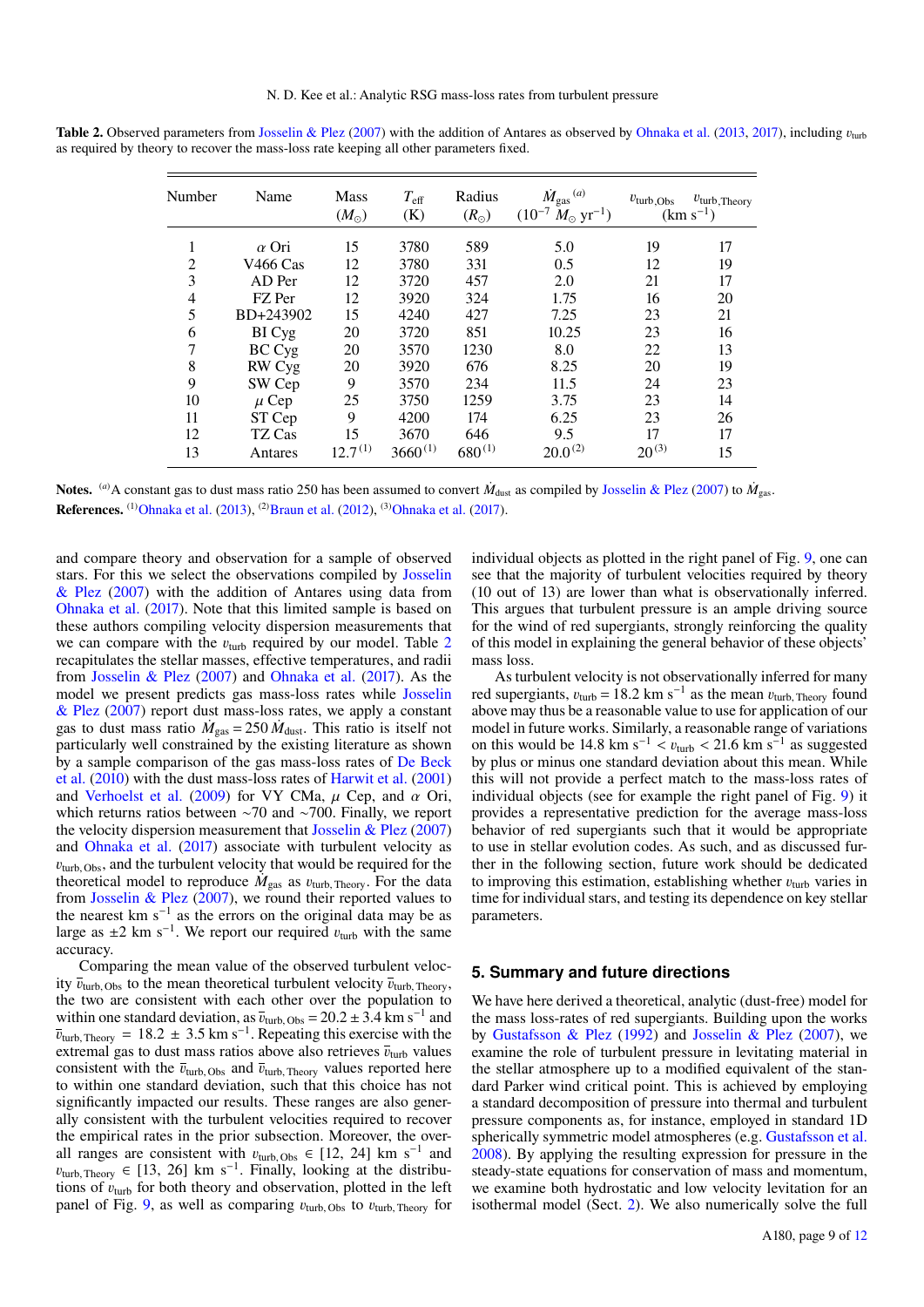

<span id="page-10-0"></span>[Fig. 9.](http://dexter.edpsciences.org/applet.php?DOI=10.1051/0004-6361/202039224&pdf_id=0) Comparisons of  $v_{\text{turb}}$  from observations ( $v_{\text{turb}}$ ,  $_{\text{Obs}}$ ) and from matching corresponding observationally inferred mass-loss rates to the theoretical predictions presented here (see text). *Left panel*: histogram of the distribution while *right panel*: plots v<sub>turb, Obs and v<sub>turb</sub>, Theory for each object</sub> numbered according to Table [2.](#page-9-1)

1D steady-state equation-of-motion for a non-isothermal model employing the [Lucy](#page-11-15) [\(1971\)](#page-11-15) temperature structure as a stand in for an energy equation. By combining each of these cases of steady-state levitation with the constraint that the total accumulated optical depth of circumstellar material from infinity down to the stellar photosphere at  $R_* = r(\tau = 2/3)$ , we provide unique mass-loss rates.

As shown in Sect. [2](#page-2-0) this method provides a fully analytic mass-loss rate for an isothermal wind. Using a grid of numerical models, we further provide a fit to the correction factor between the isothermal and non-isothermal mass-loss rate for the same input parameters (Sect. [3.2\)](#page-7-5). Combining this correction factor with the isothermal mass-loss rates then presents a fully analytic mass-loss rate prescription for red supergiants, given by the combination of Eqs.  $(5)$ ,  $(13)$ ,  $(14)$ , and  $(25)$ . Comparisons of this mass-loss rate with both observations and empirical mass-loss rate prescriptions show that such a turbulent pressure driven mass-loss rate is able to recover realistic mass-loss rates over the range of parameters appropriate to red supergiants. These comparisons also inform our suggested choice of  $v_{\text{turb}} = 18.2 \pm 3.4 \text{ km s}^{-1}$  as an appropriate representative value<br>of  $v_{\text{turb}}$  in mass-loss rate calculations where this parameter is not of  $v_{\text{turb}}$  in mass-loss rate calculations where this parameter is not well constrained.

To continue the discussion, we enumerate some items of future work required to place this analytic, theoretical model of red supergiant mass-loss on even firmer footing. From an observational side, as an immediate first item estimations of turbulent velocities for a wider body of red supergiants are needed. As it stands, the limited sample that we have examined here provides highly encouraging results, and additional objects would allow the model to be calibrated more carefully. Additionally, such observations would be of key importance to understand how this current free parameter of the model scales with stellar parameters. Finally, such future observations could also help constrain the depth dependence of  $v_{\text{turb}}$ . Prior work has suggested that turbulent velocity may actually increase with distance from the star over at least part of the wind launching region [\(de Koter](#page-11-51) [et al.](#page-11-51) [1988;](#page-11-51) [Josselin & Plez](#page-11-8) [2007\)](#page-11-8), and better understanding this profile would be highly useful in further developing the model presented here.

To further develop the model itself, main efforts may focus on relaxing key approximations made in this paper. One of the first of these would be to use a radial profile of  $v<sub>turb</sub>$ , perhaps as inferred by observations above, rather than the spatial average employed here. Such a radial profile might arise from dissipation of turbulence by shocks. Inclusion of a radial profile in  $v<sub>turb</sub>$ would allow, for instance, for a prediction of the terminal velocities of red supergiant winds instead of only mass-loss rates, as the energy available to drive the wind would no longer diverge with increasing outer radius of the model. Further generalization of  $v<sub>turb</sub>$  could also include variations over the surface of the star and/or in time. Both of these would arise naturally if turbulence is related to surface convection in the star, and their inclusion would help to explain the observed clumpy structure of the wind.

A further investigation of the overall structure of red supergiant winds may also re-introduce dust and/or molecules and their associated opacity to examine the impact this would have for the proposed model. As discussed in the introduction, previous models have assumed that radiation pressure is the dominant driving force in carrying the mass loss of red supergiants, with the main question being the origin of the "missing force" necessary to get material from the stellar photosphere up to the region where molecules and dust can form, the latter occurring potentially several stellar radii away from the photosphere. Seemingly circumventing such a model, we show that turbulent pressure extended red supergiant atmospheres are already able to generate the appropriate mass-loss rates in the absence of radiation pressure on dust or molecules. However, it is important to recognize that this does not necessarily mean that enhanced opacity from dust or molecules has a negligible contribution. In fact, these opacities almost certainly play a crucial role in setting the wind terminal speed as turbulent pressure dies off away from the stellar surface (see the discussion in Sect. [3.1\)](#page-5-3). It is also clear, as discussed in Sect. [2.2,](#page-3-5) that the overall scale of opacity and its radial profile may contribute to the optical depth and scale height of the wind and thus to the mass loss rate retrieved by this model. Further, it is even possible that the radial profile of turbulent pressure is such that turbulent pressure plays the dominant role in levitating material off the stellar surface, but that dust or molecular opacity carries the wind through the critical point as previously theorized.

Another important line of investigation regards the origin of the turbulent velocities and extended atmospheres this model leverages. As discussed by [Arroyo-Torres et al.](#page-11-6) [\(2015\)](#page-11-6), previous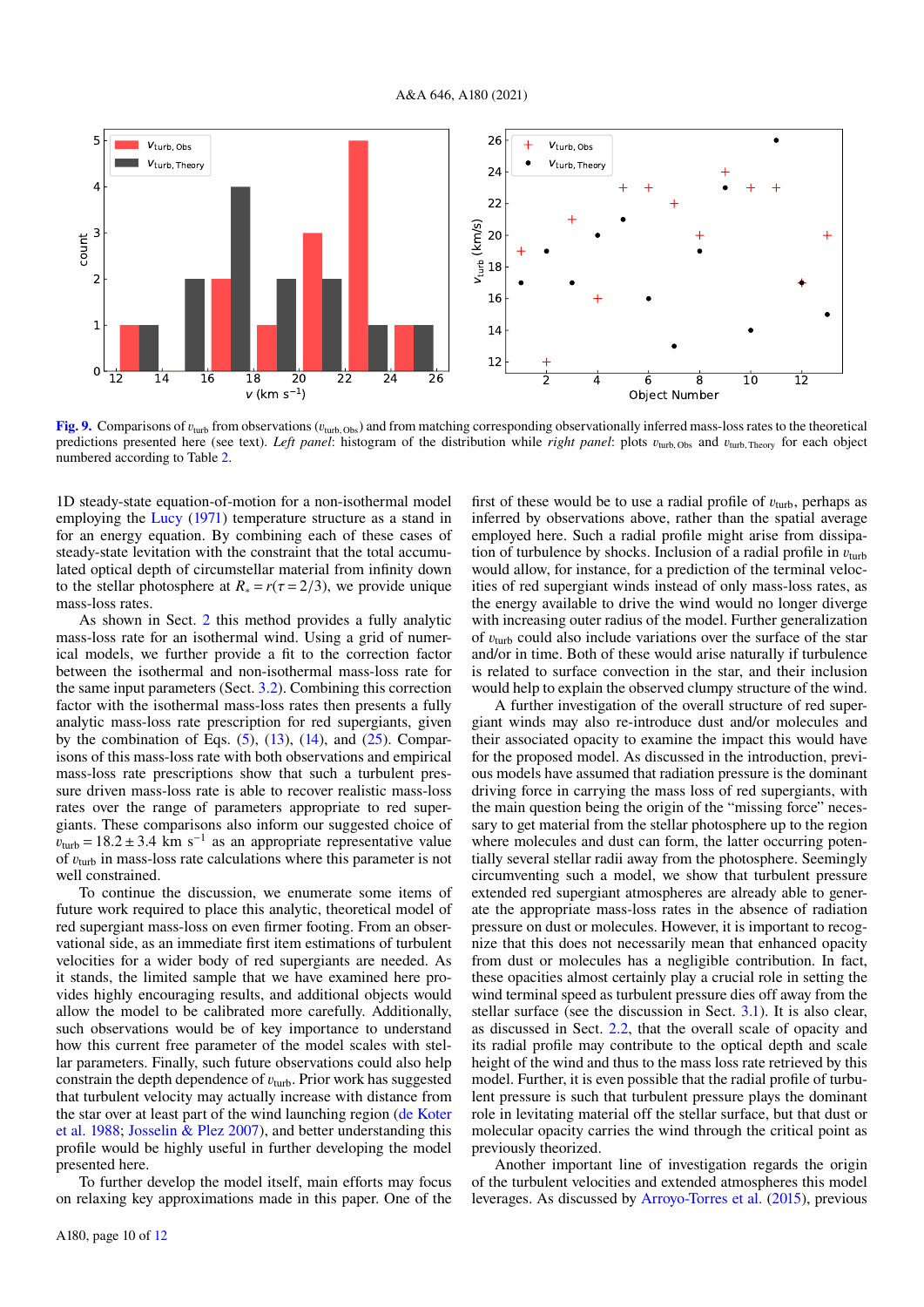models have focused on convection through 3D, so-called "starin-a-box" radiation hydrodynamics simulations such as those computed with  $CO<sup>5</sup>BOLD$  [\(Freytag et al.](#page-11-9) [2012\)](#page-11-9), and on pulsations through 1D simulations akin to those used for AGB stars and especially Mira variabls (e.g. CODEX, [Ireland et al.](#page-11-52) [2008,](#page-11-52) [2011\)](#page-11-53). While convection and pulsations in the stellar atmosphere both provide tempting options, convection simulations generally fail to generate the turbulent velocities or atmospheric extensions inferred from observations, and pulsations are required to be of unrealistically high amplitude compared to observed lightcurves for red supergiants (see, e.g. [Josselin & Plez](#page-11-8) [2007;](#page-11-8) [Arroyo-Torres](#page-11-6) [et al.](#page-11-6) [2015\)](#page-11-6).

Similarly, one can examine the role that rotation might have in generating similar levels of extension to the stellar atmosphere. This can be done by applying the centrifugal term  $(\Omega^2 r)$ either along side or instead of  $v<sub>turb</sub>$  in the preceding analysis. Taking the limiting case where turbulent pressure is omitted, we find that matching the atmospheric extension of a 18.2 km s<sup>-1</sup> turbulent velocity even at the most optimal position on the stellar equator (including the effects of stellar oblateness) requires a rotation velocity almost 94% of the orbital velocity, implausibly fast for a red supergiant. As we reinforce through this paper that atmospheric extension is crucial for the mass-loss process, further examination of the possible missing ingredients for such models as well as potential constructive interactions between them is now highly timely.

To wrap up the discussion, we address some of the potential implications of applying our mass-loss rates, especially for the case of stellar evolution modeling. As discussed in Sect. [4.2,](#page-8-0) the current state-of-the-art mass-loss rates for stellar evolution modeling are all empirical. Given that none of the empirical rates match the theoretical one we present here for all stars, these new theoretical rates should impact the mass, luminosity, and radius distributions of supergiant supernova progenitors. Additionally, the steeper trend of increasing mass-loss rate with increasing luminosity would naturally turn more massive stars evolving toward the red supergiant branch back to the blue due to envelope stripping, thereby predicting a decreased upper luminosity limit for red supergiants. Finally, these rates provide intriguing implications for stellar evolution in lower metallicity environments. Many standard stellar evolution implementations of mass loss in the red supergiant branch impose a downturn with metallicity partially inspired by the  $\dot{M} \propto Z^n$  dependence of line-driven hot star winds [\(Vink et al.](#page-11-54) [2001;](#page-11-54) [Mokiem et al.](#page-11-55) [2007;](#page-11-55) [Björklund et al.](#page-11-56) [2020\)](#page-11-56). Observations analyzed by [Mauron & Josselin](#page-11-1) [\(2011\)](#page-11-1) do seem to suggest such a scaling of  $\dot{M} \propto (Z/Z_{\odot})^{0.7}$  from the Galaxy<br>to the red supergiants in the Small Magellanic Cloud, However to the red supergiants in the Small Magellanic Cloud. However, they concluded that the scaling to the Large Magellanic Cloud was not well constrained by the samples they considered, emphasizing that more investigation is needed. Meanwhile, the model we present here should not be strongly dependent on metallicity. While the optical depth and scale height of the wind clearly do depend on dust and molecular content, which in turn depend on metallicity, this is a weaker secondary scaling when compared with the turbulent pressure itself. Moreover, decreasing opacity can lead to increased mass-loss rates in this model depending where in parameter space a star sits (see Sect. [2.2\)](#page-3-5). So long as the turbulent pressure mechanism itself is not strongly metallicity dependant, which turbulence triggered by hydrogen recombination is not, this could then imply much stronger mass loss on the red supergiant branch at low metallicity than previously assumed, and as such significantly different stellar evolution tracks.

*Acknowledgements.* We would like to thank the anonymous referee for their comments which enhanced the discussion in this paper. We acknowledge support from the KU Leuven C1 grant MAESTRO C16/17/007. L.D. also acknowledges funding from the European Research Council (ERC) under the European Union's Horizon 2020 research and innovation programme (grant agreements No. 646758: AEROSOL with PI L. Decin).

#### **References**

- <span id="page-11-17"></span><span id="page-11-6"></span>Arroyo-Torres, B., Wittkowski, M., Chiavassa, A., et al. 2015, [A&A, 575, A50](http://linker.aanda.org/10.1051/0004-6361/202039224/1) Barber, R. J., Tennyson, J., Harris, G. J., & Tolchenov, R. N. 2006, [MNRAS,](http://linker.aanda.org/10.1051/0004-6361/202039224/2)
- [368, 1087](http://linker.aanda.org/10.1051/0004-6361/202039224/2)
- <span id="page-11-23"></span>Beasor, E. R., Davies, B., Smith, N., et al. 2020, [MNRAS, 492, 5994](http://linker.aanda.org/10.1051/0004-6361/202039224/3)
- <span id="page-11-56"></span>Björklund, R., Sundqvist, J. O., Puls, J., & Najarro, F. 2020, A&A, accepted [arXiv:[2008.06066](https://arxiv.org/abs/2008.06066)]
- <span id="page-11-3"></span>Bladh, S., & Höfner, S. 2012, [A&A, 546, A76](http://linker.aanda.org/10.1051/0004-6361/202039224/5)
- <span id="page-11-4"></span>Bladh, S., Höfner, S., Nowotny, W., Aringer, B., & Eriksson, K. 2013, [A&A,](http://linker.aanda.org/10.1051/0004-6361/202039224/6) [553, A20](http://linker.aanda.org/10.1051/0004-6361/202039224/6)
- <span id="page-11-47"></span>Braun, K., Baade, R., Reimers, D., & Hagen, H. J. 2012, [A&A, 546, A3](http://linker.aanda.org/10.1051/0004-6361/202039224/7)
- <span id="page-11-39"></span>Brott, I., de Mink, S. E., Cantiello, M., et al. 2011, [A&A, 530, A115](http://linker.aanda.org/10.1051/0004-6361/202039224/8)
- <span id="page-11-48"></span>De Beck, E., Decin, L., de Koter, A., et al. 2010, [A&A, 523, A18](http://linker.aanda.org/10.1051/0004-6361/202039224/9)
- <span id="page-11-20"></span>Decin, L., Hony, S., de Koter, A., et al. 2006, [A&A, 456, 549](http://linker.aanda.org/10.1051/0004-6361/202039224/10)
- <span id="page-11-29"></span>de Jager, C., Nieuwenhuijzen, H., & van der Hucht, K. A. 1988, [A&AS, 72, 259](http://linker.aanda.org/10.1051/0004-6361/202039224/11)
- <span id="page-11-51"></span><span id="page-11-31"></span>de Koter, A., de Jager, C., & Nieuwenhuijzen, H. 1988, [A&A, 200, 146](http://linker.aanda.org/10.1051/0004-6361/202039224/12)
- <span id="page-11-9"></span>Ekström, S., Georgy, C., Eggenberger, P., et al. 2012, [A&A, 537, A146](http://linker.aanda.org/10.1051/0004-6361/202039224/13)
- <span id="page-11-40"></span>Freytag, B., Steffen, M., Ludwig, H. G., et al. 2012, [J. Comput. Phys., 231, 919](http://linker.aanda.org/10.1051/0004-6361/202039224/14) Friend, D. B., & Abbott, D. C. 1986, [ApJ, 311, 701](http://linker.aanda.org/10.1051/0004-6361/202039224/15)
- <span id="page-11-18"></span>Goorvitch, D. 1994, [ApJS, 95, 535](http://linker.aanda.org/10.1051/0004-6361/202039224/16)
- <span id="page-11-7"></span>Gustafsson, B., & Plez, B. 1992, [Instabilities in Evolved Super- and Hypergiants,](http://linker.aanda.org/10.1051/0004-6361/202039224/17) eds. C. de Jager, & H. Nieuwenhuijzen (Royal Netherlands Academy), 86
- Gustafsson, B., Edvardsson, B., Eriksson, K., et al. 2008, [A&A, 486, 951](http://linker.aanda.org/10.1051/0004-6361/202039224/18)
- <span id="page-11-49"></span><span id="page-11-14"></span><span id="page-11-12"></span>Harwit, M., Malfait, K., Decin, L., et al. 2001, [ApJ, 557, 844](http://linker.aanda.org/10.1051/0004-6361/202039224/19)
- Hearn, A. G. 1975, [A&A, 40, 355](http://linker.aanda.org/10.1051/0004-6361/202039224/20)
- 
- <span id="page-11-42"></span>Heger, A., & Langer, N. 1998, [A&A, 334, 210](http://linker.aanda.org/10.1051/0004-6361/202039224/21)
- <span id="page-11-37"></span><span id="page-11-2"></span>Heger, A., & Langer, N. 2000, [ApJ, 544, 1016](http://linker.aanda.org/10.1051/0004-6361/202039224/22)
- <span id="page-11-16"></span>Höfner, S., & Olofsson, H. 2018, [A&ARv, 26, 1](http://linker.aanda.org/10.1051/0004-6361/202039224/23) Iglesias, C. A., & Rogers, F. J. 1996, [ApJ, 464, 943](http://linker.aanda.org/10.1051/0004-6361/202039224/24)
- 
- <span id="page-11-52"></span>Ireland, M. J., Scholz, M., & Wood, P. R. 2008, [MNRAS, 391, 1994](http://linker.aanda.org/10.1051/0004-6361/202039224/25)
- <span id="page-11-53"></span>Ireland, M. J., Scholz, M., & Wood, P. R. 2011, [MNRAS, 418, 114](http://linker.aanda.org/10.1051/0004-6361/202039224/26)
- <span id="page-11-8"></span>Josselin, E., & Plez, B. 2007, [A&A, 469, 671](http://linker.aanda.org/10.1051/0004-6361/202039224/27)
- <span id="page-11-41"></span>Langer, N. 1997, [ASP Conf. Ser., 120, 83](http://linker.aanda.org/10.1051/0004-6361/202039224/28)
- <span id="page-11-15"></span><span id="page-11-0"></span>Levesque, E. M. 2017, [Astrophysics of Red Supergiants](http://linker.aanda.org/10.1051/0004-6361/202039224/29) (IOP Publishing) Lucy, L. B. 1971, [ApJ, 163, 95](http://linker.aanda.org/10.1051/0004-6361/202039224/30)
- <span id="page-11-43"></span>Maeder, A., & Meynet, G. 2000, [A&A, 361, 159](http://linker.aanda.org/10.1051/0004-6361/202039224/31)
- 
- <span id="page-11-1"></span>Mauron, N., & Josselin, E. 2011, [A&A, 526, A156](http://linker.aanda.org/10.1051/0004-6361/202039224/32)
- <span id="page-11-19"></span>McKemmish, L. K., Masseron, T., Hoeijmakers, H. J., et al. 2019, [MNRAS, 488,](http://linker.aanda.org/10.1051/0004-6361/202039224/33) [2836](http://linker.aanda.org/10.1051/0004-6361/202039224/33)
- <span id="page-11-38"></span>Meynet, G., & Maeder, A. 2000, [A&A, 361, 101](http://linker.aanda.org/10.1051/0004-6361/202039224/34)
- <span id="page-11-55"></span>Mokiem, M. R., de Koter, A., Vink, J. S., et al. 2007, [A&A, 473, 603](http://linker.aanda.org/10.1051/0004-6361/202039224/35)
- <span id="page-11-30"></span><span id="page-11-22"></span>Nieuwenhuijzen, H., & de Jager, C. 1990, [A&A, 231, 134](http://linker.aanda.org/10.1051/0004-6361/202039224/36)
- O'Gorman, E., Harper, G. M., Ohnaka, K., et al. 2020, [A&A, 638, A65](http://linker.aanda.org/10.1051/0004-6361/202039224/37)
- <span id="page-11-46"></span>Ohnaka, K., Hofmann, K. H., Schertl, D., et al. 2013, [A&A, 555, A24](http://linker.aanda.org/10.1051/0004-6361/202039224/38)
- <span id="page-11-10"></span>Ohnaka, K., Weigelt, G., & Hofmann, K. H. 2017, [Nature, 548, 310](http://linker.aanda.org/10.1051/0004-6361/202039224/39)
- <span id="page-11-44"></span>Owocki, S. P., Cranmer, S. R., & Gayley, K. G. 1996, [ApJ, 472, L115](http://linker.aanda.org/10.1051/0004-6361/202039224/40)
- <span id="page-11-11"></span>Parker, E. N. 1958, [ApJ, 128, 664](http://linker.aanda.org/10.1051/0004-6361/202039224/41)
- <span id="page-11-24"></span>Paxton, B., Bildsten, L., Dotter, A., et al. 2011, [ApJS, 192, 3](http://linker.aanda.org/10.1051/0004-6361/202039224/42)
- <span id="page-11-25"></span>Paxton, B., Cantiello, M., Arras, P., et al. 2013, [ApJS, 208, 4](http://linker.aanda.org/10.1051/0004-6361/202039224/43)
- <span id="page-11-27"></span><span id="page-11-26"></span>Paxton, B., Marchant, P., Schwab, J., et al. 2015, [ApJS, 220, 15](http://linker.aanda.org/10.1051/0004-6361/202039224/44)
- Paxton, B., Schwab, J., Bauer, E. B., et al. 2018, [ApJS, 234, 34](http://linker.aanda.org/10.1051/0004-6361/202039224/45)
- <span id="page-11-28"></span>Paxton, B., Smolec, R., Schwab, J., et al. 2019, [ApJS, 243, 10](http://linker.aanda.org/10.1051/0004-6361/202039224/46)
- <span id="page-11-45"></span><span id="page-11-33"></span>Petrenz, P., & Puls, J. 2000, [A&A, 358, 956](http://linker.aanda.org/10.1051/0004-6361/202039224/47)
- Reimers, D. 1975, [Mem. Soc. R. Sci. Liege, 8, 369](http://linker.aanda.org/10.1051/0004-6361/202039224/48)
- <span id="page-11-34"></span>Reimers, D. 1977, [A&A, 61, 217](http://linker.aanda.org/10.1051/0004-6361/202039224/49)
- <span id="page-11-13"></span>Rogerson, J. B., J., & Lamers, H. J. G. L. M. 1975, [Nature, 256, 190](http://linker.aanda.org/10.1051/0004-6361/202039224/50)
- <span id="page-11-21"></span>Schrijver, C. J., & Zwaan, C. 2000, [Solar and Stellar Magnetic Activity](http://linker.aanda.org/10.1051/0004-6361/202039224/51) (Cambridge: Cambridge University Press)
- <span id="page-11-57"></span>Sobolev, V. V. 1960, [Moving Envelopes of Stars](http://linker.aanda.org/10.1051/0004-6361/202039224/52) (Cambridge: Harvard University Press)
- <span id="page-11-35"></span>Sylvester, R. J., Skinner, C. J., & Barlow, M. J. 1998, [MNRAS, 301, 1083](http://linker.aanda.org/10.1051/0004-6361/202039224/53)
- <span id="page-11-36"></span><span id="page-11-32"></span>van Loon, J. T., Groenewegen, M. A. T., de Koter, A., et al. 1999, [A&A, 351, 559](http://linker.aanda.org/10.1051/0004-6361/202039224/54) van Loon, J. T., Cioni, M. R. L., Zijlstra, A. A., & Loup, C. 2005, [A&A, 438,](http://linker.aanda.org/10.1051/0004-6361/202039224/55) [273](http://linker.aanda.org/10.1051/0004-6361/202039224/55)
- 
- <span id="page-11-54"></span><span id="page-11-50"></span>Verhoelst, T., van der Zypen, N., Hony, S., et al. 2009, [A&A, 498, 127](http://linker.aanda.org/10.1051/0004-6361/202039224/56) Vink, J. S., de Koter, A., & Lamers, H. J. G. L. M. 2001, [A&A, 369, 574](http://linker.aanda.org/10.1051/0004-6361/202039224/57)
- <span id="page-11-5"></span>Wood, P. R., Bessell, M. S., & Fox, M. W. 1983, [ApJ, 272, 99](http://linker.aanda.org/10.1051/0004-6361/202039224/58)
	-